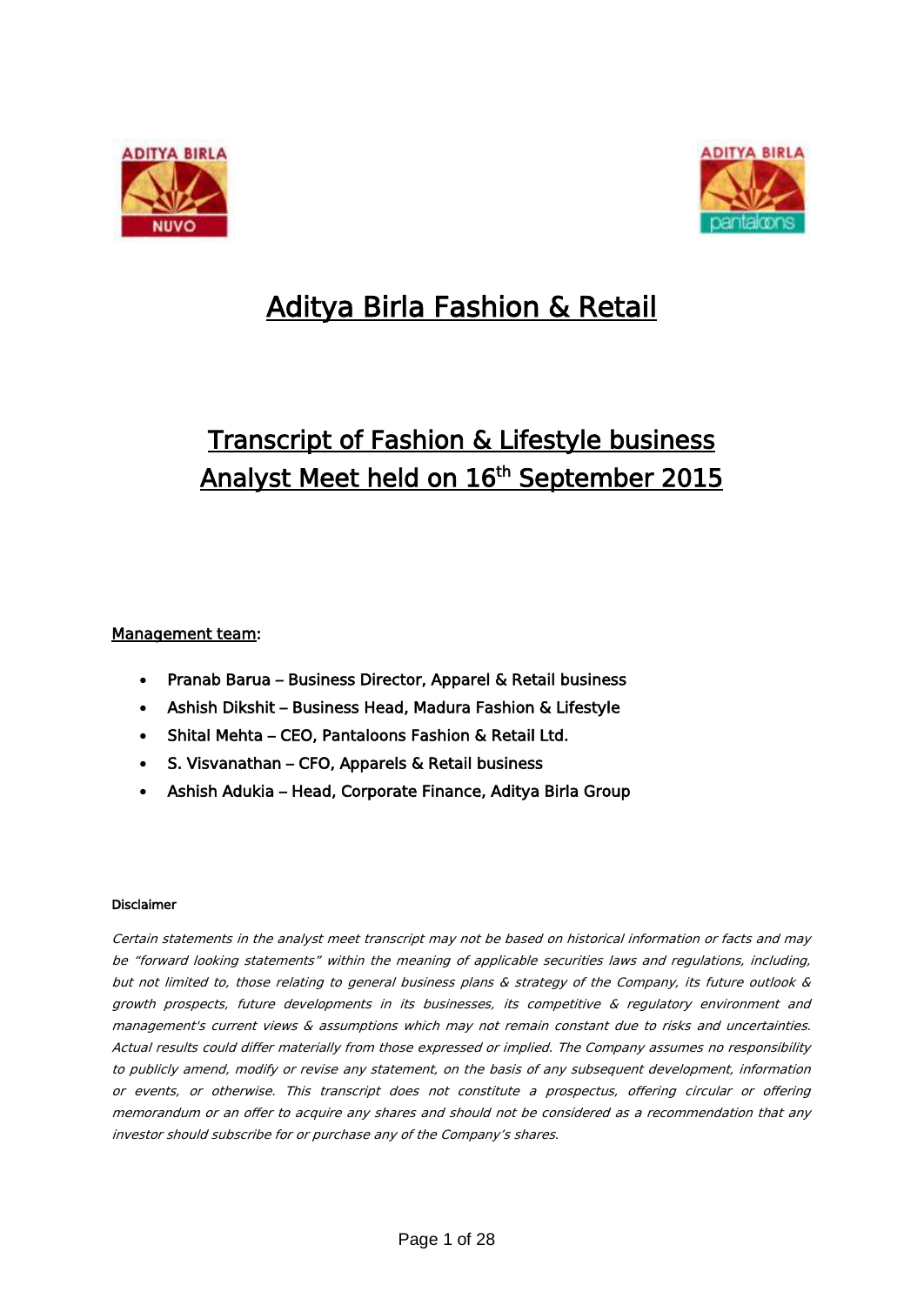



Ashish Adukia: I welcome all of you to the Fashion & Lifestyle business Analyst meet. Focus of the meet will be on the fashion business of the Aditya Birla Group which is in three to four months' time will become an independent entity, currently it resides within Aditya Birla Nuvo. So we have a presentation out here which will be taken up by the team who manage the fashion business and well-versed with the ground realities. You will hear some really good insights about the business, about their strategy to grow the business. So we will have about 45 minutes of presentation and we will follow it up with about 45 minutes of Q&A. The presentation will be uploaded on the website, it has actually already been uploaded on the website, but even the transcript of the meet today will be uploaded on the website for all of you to refer.

> Just to introduce myself, I am Ashish Adukia, I head the Group's Corporate Finance which also includes Investor Relations apart from other streams. So I will just walk you through the transaction and then I will hand over to the management to walk you through the Fashion & Lifestyle business.

> Currently as Aditya Birla Nuvo stands, it has financial services vertical which includes Life Insurance, AMC, NBFC as the three big businesses and there are other smaller businesses of financial services as well. ABNL holds about 23.28% in Idea Cellular so it derives a lot of value from there. The third vertical, which we will focus on, is Fashion and Lifestyle and that primarily constitutes the Madura business which sits as a division of ABNL and part of it sits in a 100% subsidiary Madura Lifestyle which includes the Collective and Planet Fashion pieces and Pantaloons sits in a listed subsidiary of Aditya Birla Nuvo, where it owns 72.62%. And then there are other divisions in ABNL. So ABNL really is a diversified manufacturing cum services kind of conglomerate in Aditya Birla Group. So there is Jaya Shree Textiles, there is agri which includes primarily urea and other trading business, there is Rayon and insulator businesses which are divisions of Aditya Birla Nuvo. So the transaction which we are talking about is carving out the fashion business which contributes to 21% of ABNL's consolidated revenue and about 9% of EBIT. What will happen is that Madura division will get demerged from ABNL, Madura Lifestyle division will get demerged from ABNL's subsidiary, Madura Garments Lifestyle Retail Co. Ltd. Both these pieces will get demerged into Pantaloons Fashion & Retail Ltd. And as a result of that, the shareholders of ABNL will get direct shares into PFRL. The 72.6% stake held by ABNL in PFRL will get diluted to about 9% due to the relative valuation. So the eventual holding in the Pure Play, Fashion and Retail entity would be - 9% will be held by ABNL, Aditya Birla Group will be 51% and the Public would be about 39.84%, the ratios are already in the public. We have already convened the shareholders and creditors meeting and received requisite approval. The court order is pending, so in about three to four months, I would assume in December – January, is when we are expecting the listing of these shares.

> I would like to invite Pranab Barua. He has got over 40 years of experience in retail space, wealth of experience. He has been associated with HUL, Reckitt Benckiser, Brooke Bond. Also he was a co-founder of Trinethra and he has been with the Aditya Birla group for almost nine years, now. He heads all our fashion and retail businesses and he is a Business Director of all those verticals. So I would request Pranab to take the charge from here and walk you through the presentation. Thank you.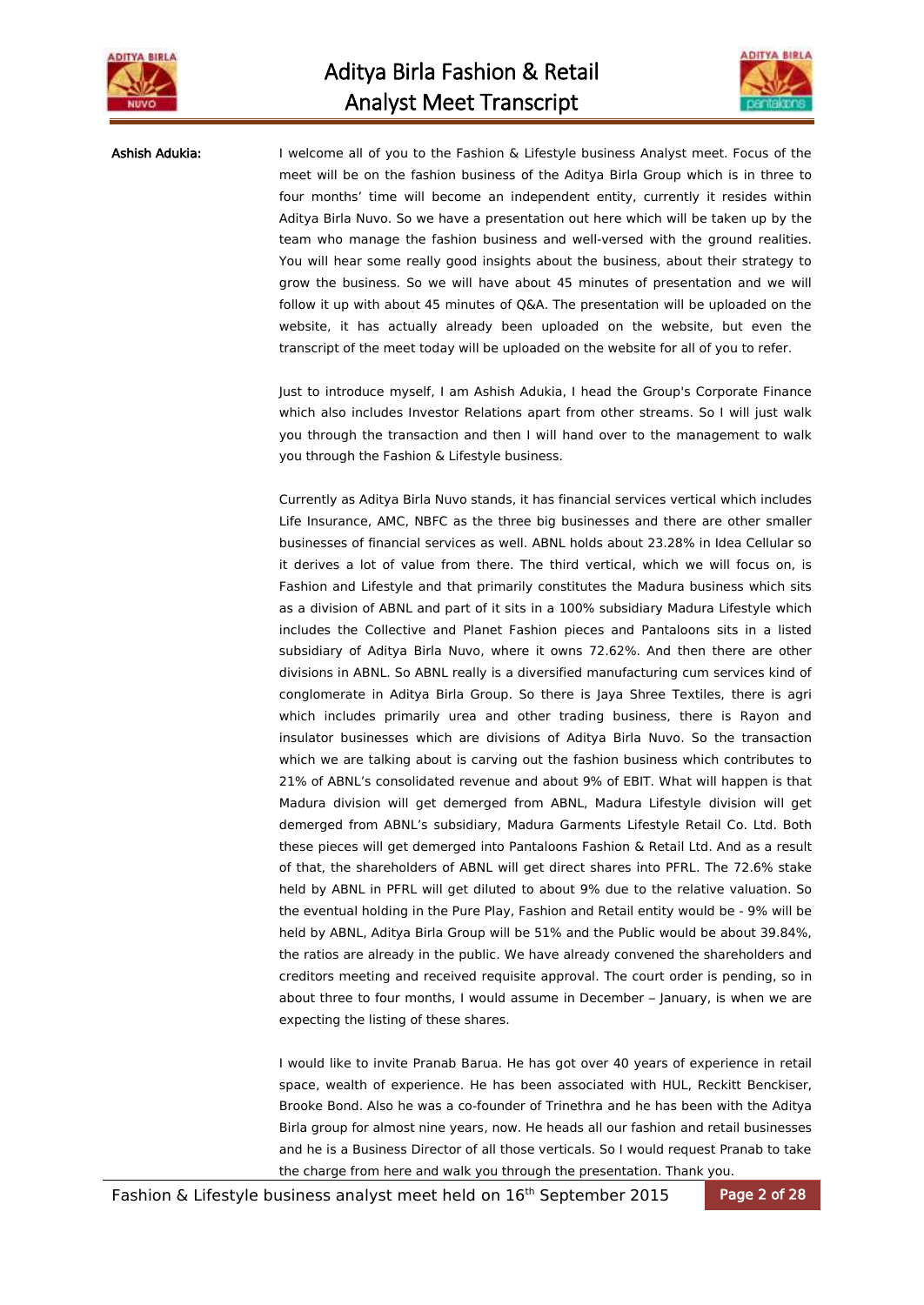



Pranab Barua: Thanks Ashish. So from my side, good morning, and welcome. So the way I want to do, I will talk for about 15 minutes and then Ashish who is the CEO of Madura, will take us through Madura and Shital Mehta – CEO of Pantaloons will take us through Pantaloons.

> I will start with the Group. There is a very clear vision and set of values. The vision says, to be a premium global conglomerate with a clear focus on each business, it sounds like a oxymoron with a conglomerate like Aditya Birla Group but truly there is a huge amount of focus in each of the businesses that we are in. Either the Chairman himself has a monthly review, a very detailed monthly review or we have a mechanism called the Business Review Council which also does that, so a great degree of focus on each business from the Group's side. Obviously our mission is to deliver value to our customers, shareholders, all our stakeholders. Now I will talk about the values.

> I want to start with a statement that Mr. Birla has made, he has made a number of statements on value but I have picked up one of them and there he talks about that our values are non-negotiable, he believes that the great and long lasting businesses are never built on the quick sands of opportunism, if living by our values means perhaps growing at a pace slower than we otherwise would have liked so be it, so that is very clear who we are. We have five values that the Group lives by and therefore obviously the Aditya Birla Fashion and Retail Business will also live by and does live by. I will spend a minute on each of them.

> Integrity is essentially, in all spheres, not just about intellectual integrity, but being able to authentic, be credible, not take credit for someone else's work and so on and so forth. So integrity is extremely important, it comes through at every level.

> Commitment is about delivering on the promise, we do not make commitments lightly, we talk about making plans, pressure testing out those plans, piloting things, and commitment therefore we are very proud that we have done our homework.

> The third is Passion which is described as energized action, it basically means we should enjoy what we are doing, we should be appreciated for what we are doing, you appreciate yourself what you are going and that brings a certain degree of energy and that positive energy then spreads to a much larger audience.

> Seamlessness is about working in teams, whilst we have empowered individuals we also have empowered teams and essentially it means that more and more we need to work together because there is no one single function or one single individual who can deliver the outcome, so it is more and more important that we work together.

> And the last one is speed, and speed is not about just being fast but being proactive, thinking through, looking at the future, understanding trends and so on and so forth, so be proactive as far as speed is concerned.

These are the values and we try to live with these values day in and day out.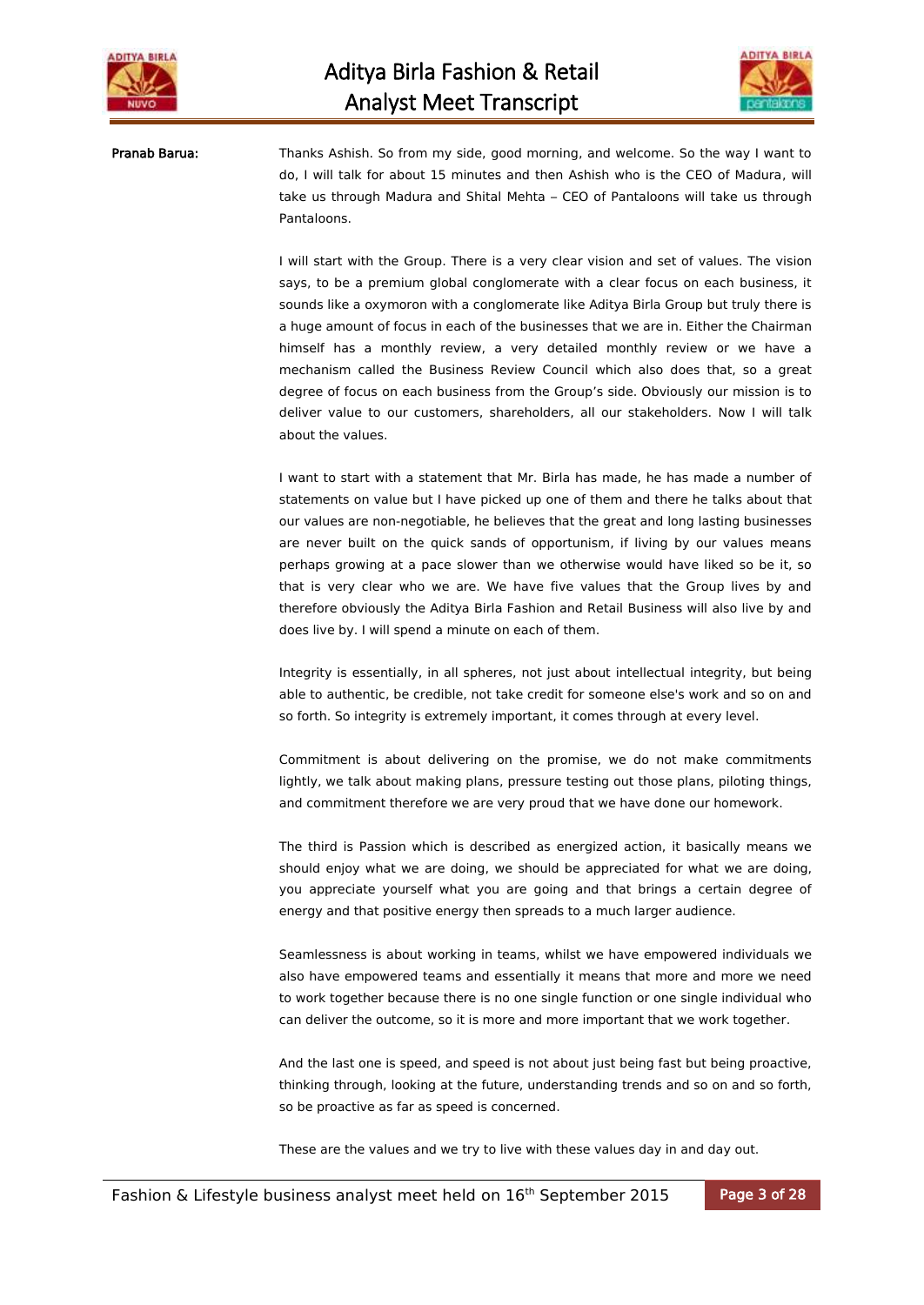



Now I will talk about the industry fundaments. I think most of you would be aware of these broad trends but for the sake of completeness, let me take you through two or three high level things. One is the GDP growth, I think all of us expect the economy to grow above 7% surely, and there is some prediction that if some action is taken on the promises being made by the Government we could easily hit 8% level two years from now. So the economy looks good and we do believe that this will continue for quite some time to come. As far as the demographics are concerned, very clearly India has a young population and for the apparels business, it is very important and therefore very positive. The fashion business is all about youth and so we are very happy that we have got a very young country and the opportunity lies ahead of us. With the economy growing at a good pace, we also have a large number of consuming class coming into being. As you can see the projections, up to almost 60%-65% of the country's population will be in the consuming class by 2020.

The overall apparel market, as we estimate, is currently around USD 60 billion approximately, estimated to go up to around USD 100 billion by 2020; these are broad numbers, depend on which report you are reading, but by and large this is a reference number for growth, currently 60 going up to 100. Well importantly, one should see what we call the organized market or the market which is with all the top brands or Modern retail. Modern apparel retail is going from about USD 16 billion to around USD 37 billion in next five year, so that is very large. What is driving this? Obviously the first driver is low penetration and as the economy grows and more and more people will come into the consuming class, the per capita consumption so to speak will improve tremendously. As you can see from the chart, the per capita apparels consumption is extremely low in value terms compared to even China. And the overall trend of the consumers, I'll try to capture this very quickly, essentially apart from formals the casual wear business is growing, so as you can see most of you are sort of casually dressed except for us who are formally dressed. You can refer to numbers and studies, casual wear is increasing faster than the rest of the apparel market. The other trend that is happening is the women's fashion business both western wear as well as fusion growing faster and you can see that in the Pantaloon stores how the western wear is growing and how the fusion brands are growing. The other segment that is evolving very rapidly is the value fashion not only with Pantaloons but there is Reliance, Max, etc those really driving the market there and many of you must have been hearing about the ecommerce revolution which is happening, loads of money is being pumped in. Apart from this, India is seen as a major growth destination, so a lot of international brands are coming in at different price points for men, women and now children wear as well, both the luxury brands as well as bridge to luxury and premium brands are coming. So market is visibly competitive and flooded. All are seeing the same opportunity that we are seeing.

A bit of history on our apparel business, it started with the acquisition of Madura Garments in 1999 and the business grew quite well. Then in 2012-13 we acquired the Pantaloons business from Future Group and now in 2015 we are bringing these two businesses together. As you can see there has been a consistent performance across both Madura as well as Pantaloons and we are landing up with about  $\bar{z}$  5,500 Crore of revenue in last year FY15.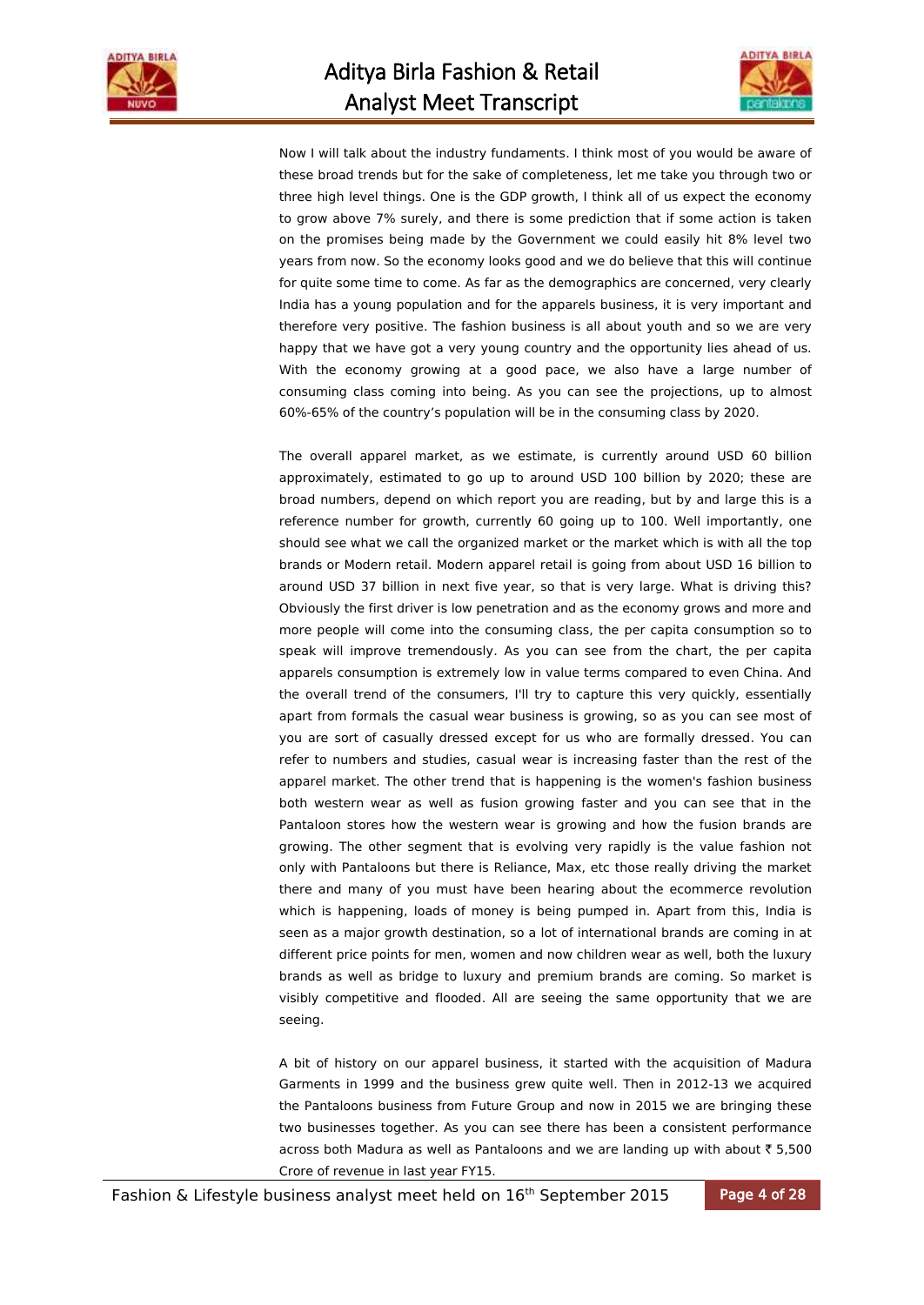



A little more detail about the businesses. If you will combine the two businesses we will certainly be the number one pure play fashion lifestyle company, as I said our combined revenues will be around  $\bar{\tau}$  5,500 Crores. We have very strong brands in Madura and our top four brands in terms of consumer MRP sales are over  $\bar{\tau}$  1,000 Crores each of them, so very large brands. Almost 5 million square feet of retail space - largest fashion network in India. We operate across over 185 cities and towns and we got about 6,000 points of sale and 1,850 exclusive outlets, it is a very large network that we have.

So if I were to describe Madura in two minutes, I would say that it has India's leading fashion brands which are Louis Philippe, Van Heusen, Allen Solly, Peter England – all are very strong brands, growing rapidly and the consumer base is increasing yearon-year. We have an extensive multi-channel distribution network. We are as strong in trade or department stores as we are in retail, so very strong network. We are going to establish global supply chain, very strong in-house design and product development centers and a very good track record of financial performance. So that is Madura in a nutshell. Ashish will talk about it in little bit more detail.

On Pantaloon we have got one of the largest fashion retailers in India. It is a unique business model, unlike many of the other large format stores, it is a branded play that we are in and about 55% to 60% of the brands are actually our own brands private label brands - some of them are extremely strong especially in the ethnic area. We have recently launched a number of these private labels in the men's wear women's western wear, denim brands and casual wear brands. We believe this is a very-very positive model that we have and we have got positive results coming through. When we bought the business we had about 68 outlets, we ended up with 104 last year and the numbers will keep going up as we go forward. Pantaloon is a very good fit with our portfolio, it spans not only men's but also women's western, women's ethnic and kids - a large kids business, Very large loyalty base of 4.5 million consumers who contribute to 60% of our sales, that's Pantaloon.

This slide visually depicts the spread of our business across the country but more importantly if I were to look at the omni-channel initiative the questions will come about what we are doing on the ecommerce side. We honestly believe that we are actually at the advantageous point, much stronger position than many of the other players including ecommerce players, so we will be able to combine both onlineoffline channels more effectively than anyone. So whether you discover our brands online or offline, explore them, select and buy and will be able to do the entire process either offline or online.

The management structure will remain same post consolidation. Ashish Dikshit, sitting here, heads Madura, S. Visvanathan is the CFO of the business, Shekhar who is not here is Chief Human Resource Officer, NP Singh is the Chief Information Officer, Saurabh Khedekar who is sitting in the audience is the Head of Strategy and Investment Relations and Shital Mehta on my far left is Heading Pantaloons.

So with this short presentation I will hand over to Ashish to take us through the Madura Fashion and Lifestyle.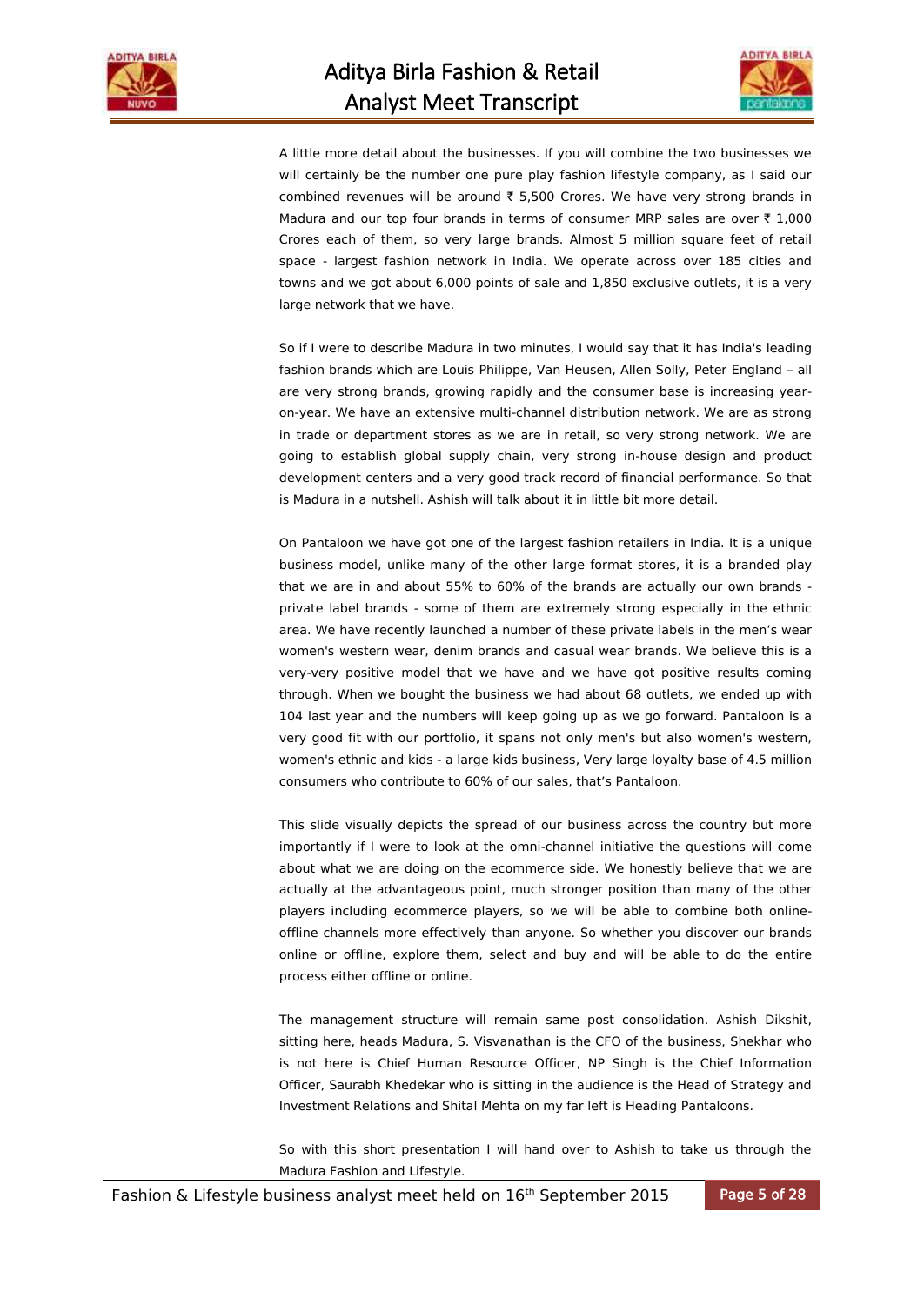



Ashish Dikshit: Thank you Pranab. As Pranab started by introducing Madura as a business which was acquired by the Group in year 1999 and he showed you how during past 15 years there has been a consistent growth across the business. On a slightly shorter look from last five or six years the business has been growing between 20% to 25% every year, a CAGR of close to 22% over last six years. Our EBITDA has been consistently improving but for a short period immediately post the financial crisis when liquidity in the market took the toll on the business and industry as a whole. Post that our business has seen sharp improvement. EBITDA margins have been improving and absolute EBITDA has been growing at a rate of almost 36% CAGR over past five years. You can see EBITDA percentage over last five years has grown from close to 8% to almost 12.5% that we ended with last year. We have been a company which is very focused on capital employed in the business, and particularly this industry requires a very sharp eye on working capital which forms a large part of the capital employed in the business. We will talk about our model, we have run a very sharp capital efficient model on all aspects of our business and you can therefore see the dramatic increase in the return on capital that we have achieved over the last five or six years, it will continue to grow as we move forward.

> Our business is very simple, at the heart of our business are our powerful brands. This business has been built on these brands over last 15 years. Most of these brands are household names, very familiar to Indian consumers, have created sharp and distinct positioning and over last four or five years particularly we have even deepened these brands by expanding them into new categories, segments and therefore the brands have not remained static. So there are stories of brands which came in 90s and did not really scale up and withered down in mid-2000s. Our brands, as you can see in chart, as lately as last three or four years have been growing at fairly rapid pace despite challenging markets. A part of that is attributed to our philosophy of continuously and deeply investing in brands. It is a well balanced portfolio with large part of our business lying in the mid to premium part of the business. Louis Philippe and Van Heusen at the top followed by Allen Solly and Peter England; which are by far the largest brands in the segments that these operate.

> What we have also been doing, and the right hand side of the chart explains to you how we have been leveraging these brands, both renewing as well as leveraging these brands into new consumer segments, new product categories. So the share of the conventional mainline business that these brands had five years back has reduced from 72% to 55%, the reason for that has been not that that business has not grown, it continues to grow at a good pace. The fact is that we have leveraged and extended these brands into many new parts of the businesses as consumers have evolved, as markets have evolved – into jeans, younger sports version, accessories etc. That in some substance has been the heart of our strategy. The other part of our strategy is how we have exploited and reached out to this large Indian consumer population that the world talks about. We have reached deeper, faster, wider in a very smart way in trying to reach the consumers at a cost which business can afford and in a manner that is delightful for consumers. So it was a large wholesale business 10 years back, as the retail revolution came to this country we converted our business to a balance of wholesale and retail, however we have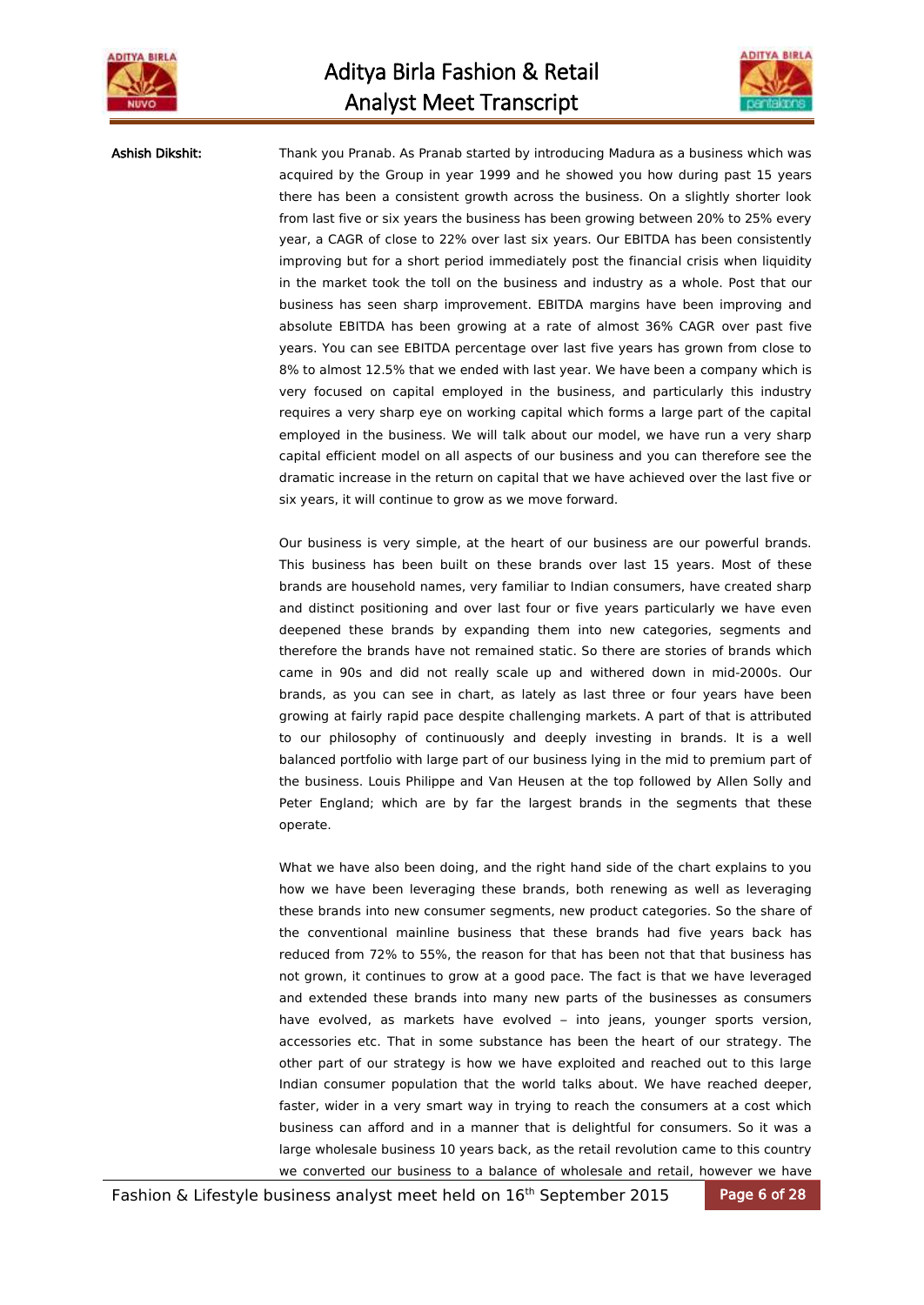



been cautious in terms of the size, the models that we have used and therefore our retail has continued to add to our profitability instead of being detrimental as may be the case in businesses you would see around. In just past five years, our business has moved from close to 40% odd of retail to now almost 45%. Large department stores have also grown fast. We have created deep partnerships with department stores, we work very closely with our partners and you will see right through our business models. And therefore we have extended our reach and leveraged the growth that the department stores channel has had. Share of our trade business, which comprise of the multi-brand outlets business, may have come down but it continues to remain an important part of our business because this takes our brands to consumers in farther cities, who would not otherwise be reachable through other channels. It gives us a good quality low cost distribution model and it leverages the entrepreneurship that this country has built in terms of trade partners taking the business forward.

In sheer numbers, we have close to 4,000 trade outlets; shop-in-shops which are department store outlets are close to 3,000, our exclusive brand outlets just in last five years have almost doubled from 700 to almost 1,800, more than 2.5 times. And it is a balance of consignment versus buy and sell model, consignment model is where the company keeps the inventory and buy and sell model where the exclusive retailer keeps the inventory.

So quickly, one chart to fundamentally share with you the philosophy on which, the foundation on which this business is built, as you can see it has been a strong business, we have been market leader in the country for a very long period of time. We not only have leading brands, we have very profitable business and we have run it very-very efficiently. So in this slide, there are just four or five points which I would like to highlight, which have been part of our success. One and foremost is, we keep consumers at the heart of our business, it is often said but we have delivered it over last two decades by shaping our brands, by creating new products, by taking consumer feedback, we are running a very large program called mission happiness in our stores for customer feedback. If you walk in to any of our stores there is feedback monitor. In just nine months we would have received almost a million consumer feedback; that is the scale at which we are listening to consumers. And that is not limited only to the brick and mortar store, we are listening to consumers voice in digital media as well. We have created in-house listening center, so very deeply centered around what our consumers are telling us and we think that the whole ecosystem is therefore more sustainable, more resilient and is likely to be dynamic and will move as consumer trends move.

We believe, unlike many other players in the industry, that eventually consumer buys brands and therefore our investment in brands and focused strategy around the select brands has been at the heart of our business, and not creating a portfolio of 10, 20, 30, 40 brands. Every single one of our brand is a very long-term property and we believe in it and treat it as an asset and a treasure and there has been a consistent renewal of our brands, positioning through advertising and retail store openings, stores look, communication, product portfolio, merchandizing, breadth and depth of each of the brands has been consistently growing. As you saw a part of our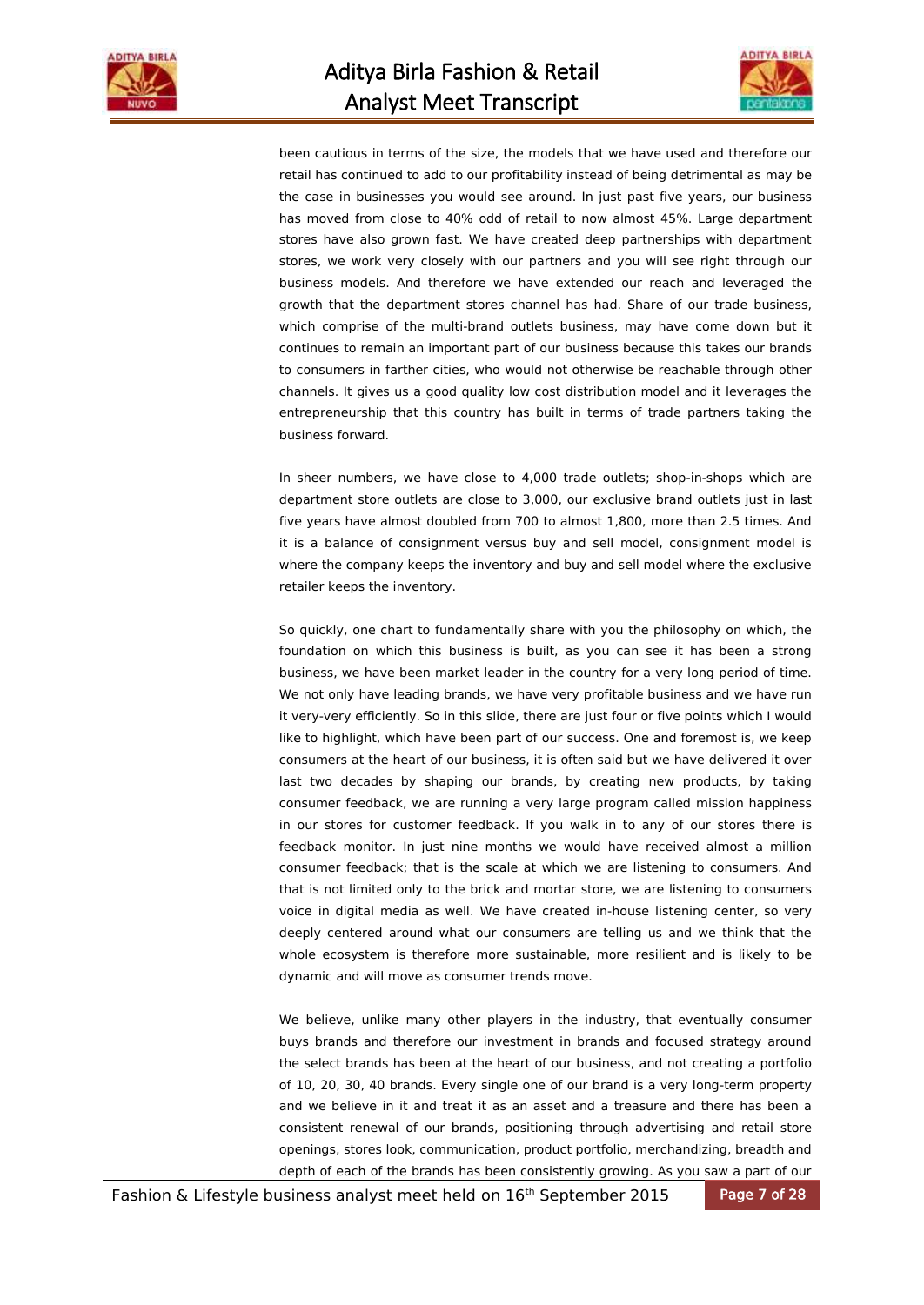



business close to 45% comes from retail, we have not just merely expanded retail we have invested very deeply in creating retail excellence. We run something called Aditya Birla Center for Retail Excellence, all our front end staff go through a very rigorous training program, there is adequate investment at the backend and IT and which is what has allowed our retail business to grow without pulling down the margins at the company level, as has happened to many other people who have tried to grow rapidly in retail. Our brands are famous for designs and merchandizing. We are deep investors, have consistently been over last two decades in the whole infrastructure, capability, culture and people which are required to build a leading design and merchandizing business. We also know that when you run apparel business which runs into 10,000s of SKUs, close to 6,000-7,000 locations, stock lying all over, trends changing differently, we need to have a very strong IT system both in terms of understanding customers as well as tracking the supply chain and being able to respond and therefore our entire business is built on solid foundation of IT, manufacturing and supply chain and a very coordinated approach towards leveraging the technology piece to drive our business excellence forward.

And finally as you know fashion is a business where the real assets are brands but the people who drive these brands are really the people who make a difference. Madura Fashion & Lifestyle has always been the best tractor of talent in the industry, the most seasoned and experienced apparel professionals have always emerged from this company and that is something we continue to invest in and treasure and grow over the period of time.

So that is really six pillars of our success so far. Thank you.

Shital Mehta: Thanks Ashish and Good morning Ladies and Gentlemen. To begin with, let me just to run you past the rationale which we had at the time of the acquisition of Pantaloons and what we saw in the business. First and foremost we saw Pantaloons as one of the great brand, a brand which pioneered the entire revolution as far as the modern retail is concerned in the apparel sector by bringing consumers from the street to the store and that is how the brand is sort of famous for and that is the first and foremost reason which we looked at Pantaloons.

> Other thing which we really looked at in Pantaloons is that it was a brand which was at the sweet spot of the market, it has evolved over the last two decades and couple of years back when we saw it was very well positioned given it's affordable fashion positioning and therefore when the Indian market is exploding how to combine the fashion and brands along with the value and that unique position it had because of its own private brands business that we saw as a great lever for opportunity and growth.

> Third thing which we looked at from the geographic perspective, while it was a brand which was extremely strong in east where most of the players were not present we saw that the pan-India presence was there and the acceptance was there and we saw tremendous opportunity of expansion as far as the rest of the three zones are concerned, not only from the pan-India perspective and the zonal perspective but we also saw that it was a brand which resonates with the consumers in the Mumbai,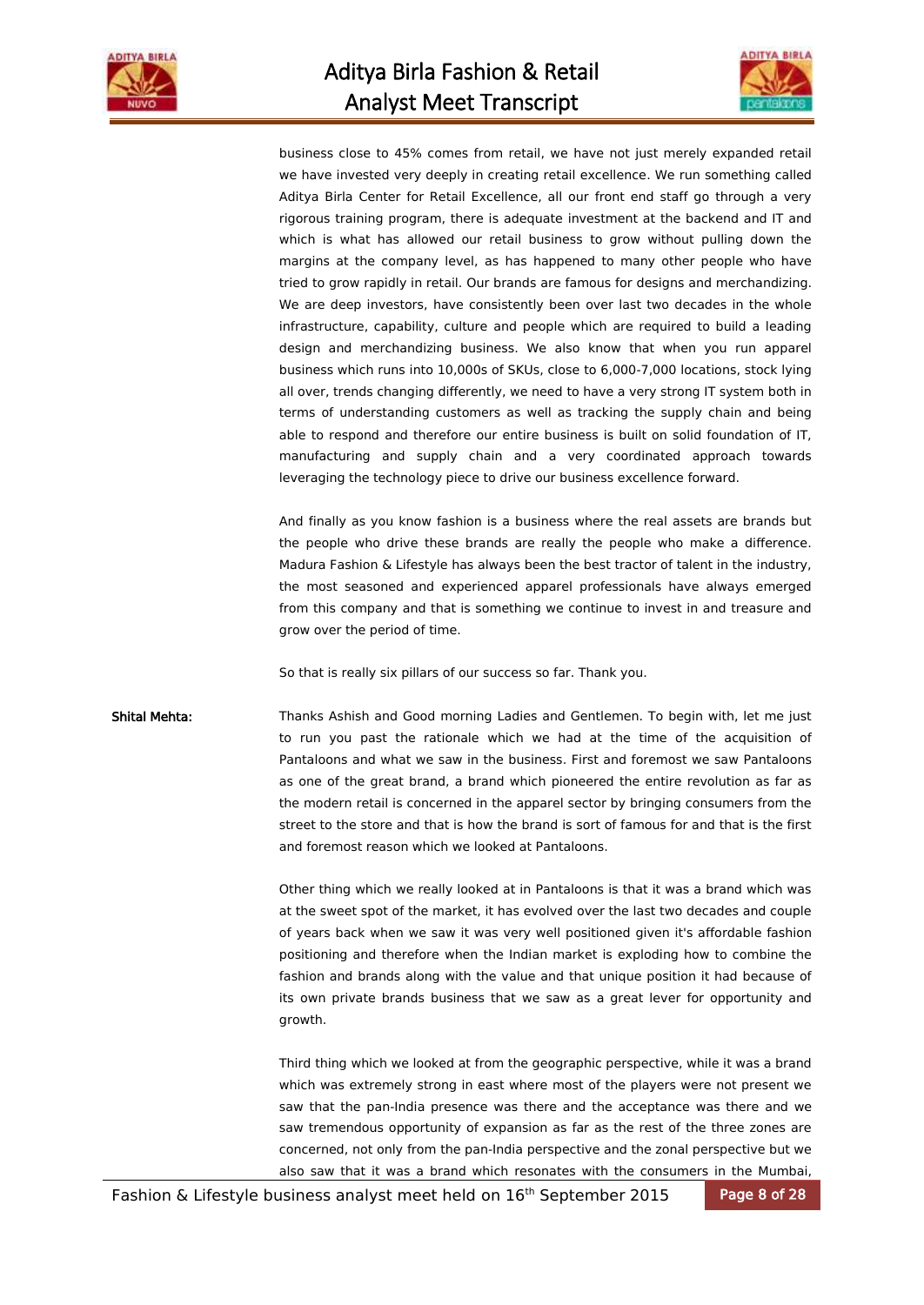



Delhi, Kolkata kind of markets and at the same time markets like Zirakpurs and Bilaspurs and the Hublis of the world. So we saw that opportunity of expanding pan-India as well as penetrating deeply into the Tier-II, Tier-III towns through Pantaloons was a great opportunity, that we saw at that point in time.

Overall I think it was a strategic fit in the portfolio. If Madura was essentially a brands business as Ashish was explaining, operating out of the small format into the premium end of the market essentially led by men's wear, then on other side Pantaloons was a big box format led by women's portfolio, operating at the value end of the market and that is where we really saw that if these two entities were to come together then it really would fortify the position as far as the Aditya Birla Group in Fashion and Retail is concerned.

The road map which we had was very clearly in front of us when we took charge in the April 2013. Of course the first year was all about organization building and ensuring that the transition is smooth and the business continuity is maintained. I think for the benefit of the people who may not be aware, it is important to realize that the fashion has one year lead time, so when we took over in FY14 actually FY15 in an essence was the first year of operations as far as our products are concerned, the first year our new products came in was FY15, we had very clearly laid out that FY16 is where I think our journey towards the growth will start and FY17 and beyond is where I think all the levers will come in place which will really scale up the Pantaloons business.

A brief about what happened in the year one when we took over. I think we had very clearly four tasks which were cut out. First and foremost was to really look at our existing network, how do we start expanding that but more importantly we saw that there were large number of stores which were very-very profitable but which were in the need of overall refurbishment and renovation, so that was one program which we ran very-very successfully. Second was about merchandize, now the product came in FY15 but we had to sort of put that in place, putting up the entire fresh new design studio with almost 40 odd designers which are capable of churning out thousands of designs every season, so that is a task which also happened in the year FY14. As far as the vendor network is concerned, we have a vendor network which is as large and fairly diversified as almost 250 odd vendors. Almost one-third of them were to be put in place which were completely new vendors from the point of view of quality and cost parameters, which we have to put in place. And overall as you would know the entire organization in HO was built from scratch, almost 300-odd people were recruited, a lot of effort went in the year one towards the organization building. So I think these are the four programs which we run in the year one.

What happened in the year two, which was the last year, which was purely the first year of our real business operations, there were four aspects which we really paid a lot of attention to. Firstly, kick starting the entire expansion program a lot more aggressively, just look at it what we have been able to achieve in FY15. At the time of taking over, we had a run rate of opening one new store almost every two months, what we have managed to achieve is a new store opening every two weeks. I think that is a fairly rapid expansion we have sort of put in place. Secondly and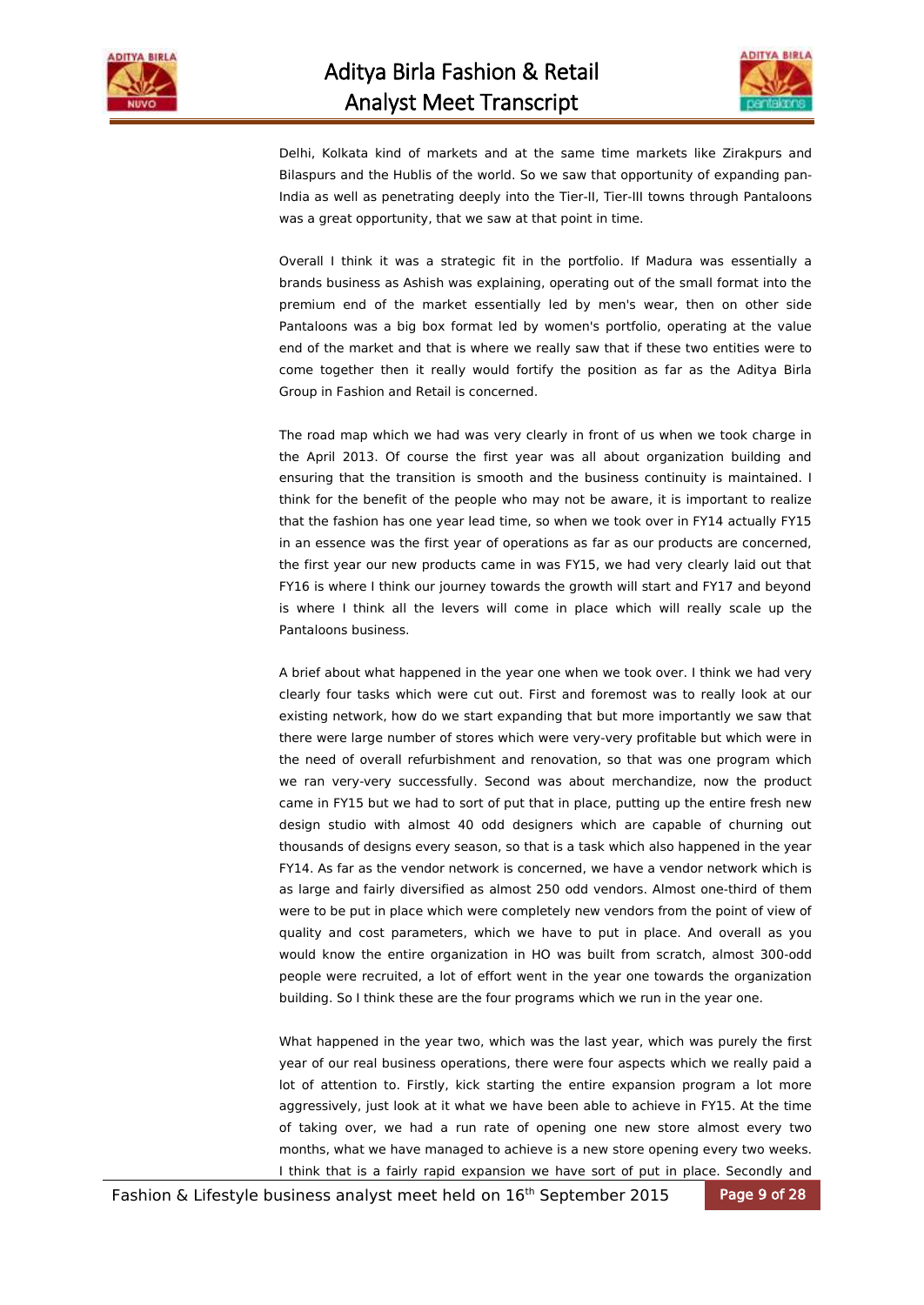



very-very crucially the margin expansion program, on account of the vendor network which we have built in and the portfolio mix. Various levers were put in place and we achieved some fairly unprecedented 3% margin increase as far as the gross margins are concerned which is very-very unprecedented. Overall portfolio we saw that there were a lot of gaps, six new brands were launched. I will talk about those brands as well. We saw that there were white spaces in our overall portfolio and hence six new brands were launched in FY15 and lastly I think is the IT system. So we migrated the entire business from the legacy systems and put in place on our own IT environment. In some substance I think you can see the early signs of results coming in place, last year we grew our top-line by 11% but at the same time we grew our EBITDA by close to 90%, so I think that was the first full year of operations, as far as the business is concerned, when all these levers were put in place and it started paying dividends.

If I were to give you a snapshot of how our portfolio looks like, on the chart you can see on the left hand side you have the revenue mix by category and you can see that almost more than 42% of our business is women's wear led making Pantaloons India's number one women's branded apparel retailer. There is no retailer which by revenue sells as many women branded apparels as we do, we have a very strong men's business as well but fundamentally we are led by our women's business. We have close to 10% of our business coming from kidswear and we have strong plans to lift that. As far as the non-apparel business is concerned, as we go forward, we are really looking how do we optimize that from the strategy point of view. And really even in non-apparel, create some of the product categories which are strategic fit to our overall portfolio and get into the private brands. That is almost 14% of our business as of now. Bottom side chart, you can see where the margin is coming from. Women's wear not only from the revenue perspective, but even in terms of rupee margin at a gross margin level, is a driver which is even more profitable than any other business segment. So about 45% of our rupee gross margins came from women's wear.

On the right hand side of the chart, you will see the zonal split, I was talking about east, which is more than 30% of our business in terms of revenue, but look at it from the bottom-line, it is an extremely-extremely strong business, 45% of our store contribution comes from east and it is a zone which we completely dominate. At the same time we see a tremendous opportunity to really replicate the success in the rest of the three zones, if that is something which can be achieved in the east. Given the brand acceptance, I think we see there is an opportunity to expand in the rest of three zones as well.

On the right hand side what you see are brands launched over the past two years and I am now combining some of the brands which were launched this year, so we have actually put in 10 new brands. Six of these were launched in last financial year, we launched one in the spring summer 2015 and as we speak three brands have been launched in the month of September itself. Just to give you a sense of the men's brands we launched -one is Byford. We saw that in Madura, you would have seen in the chart which Ashish was talking about, almost 16% of the men's business is now coming from the men's sports segment which was not existing five-six years back. In Pantaloons as well, we saw that there was a gap in that segment and hence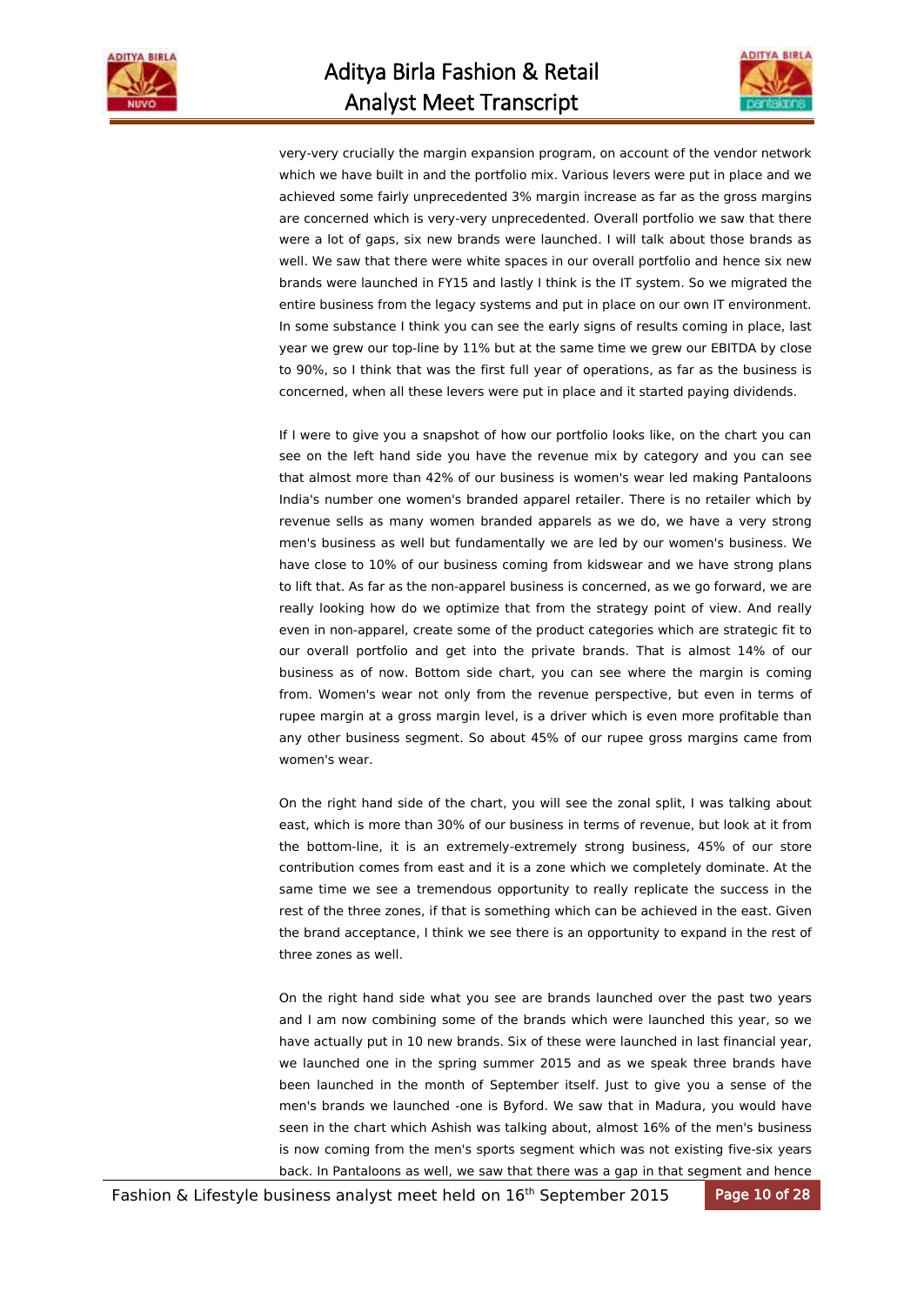



we launched brands here. Given that we dominate in the ladies ethnic space, we just launched the men's ethnic brand called Indus Route, that is a white space which we identified. Further down you can see there is a plus size brand Alto Moda, again it is kind of a blue ocean, very-very less competitive but huge opportunity, hence we have expanded there. We also tied up with two international brands, we have taken the long-term license for Candies New York and Izabel London. Candies New York we launched last year, Izabel London is something which we just launched few weeks back, so overall I think all the 10 areas where we saw merchandize gaps, we launched new brands. Wherever there was an opportunity existing, be it men's business, denim or western business or ethnic or the kids wear, we have sort of launched these brands and these will start paying dividends as we go forward.

In one bird's eye-view if you were to look at the portfolio, this is how our overall portfolio looks like. On the extreme two left columns which are there these are own portfolio, overall 30 consumer segments are catered by our own brands, there are 24 brands but these caters to 30 different segments. Left hand side is the one which is sort of inherited, second column is something which we have completely built up over the last couple of years, and between these two alone we are generating 56% of our revenue. On the third column is where the Madura brands are and when we are saying 56% of our revenue that does not include Madura's business in Pantaloons, so that 56% is just Pantaloons exclusive brands which are there. And the last column has the external brands. Given that we have some of the heritage properties which are large, we also have a play of the premium brands as far as the external brands are concerned. In each of the segment the brand which is marquee and really has strong consumer traction, we still keep in our stores. So that is how the overall portfolio looks like.

Though the last chart, let me share, if I were to share at a high level what is the formula, what is the strategic thought which we have in terms of where to play and how to win. Just to sort of take you through that, in terms of where we are going to play, we have very-very strong portfolio as far as women's consumer is concerned, we are really working towards not only to dominate but make it as an absolute destination plan as far as women is concerned, so that is one stream which we are working on. Having said that we see the tremendous opportunity on our portfolio as far as men's casual is concerned, be it sports, be it denim, be it many other facets of casual wear, so that is something which we are working on and to that effect whether it is SF which is a denim brand, whether it is Byford which is in the sports, whether it is Urban Eagle those brands have been launched to really fortify our position as far as men's casual segment is concerned.

Kids apparel, last year you see that it was just 9% of our business but the fact that more than half of consumers who are walking in are women and we have a very strong portfolio in women, we believe that Kids wear is an adjacent market which is very-very sort of low hanging fruit and kids apparel is something which we are going to really-really focus on. So it is the same consumer who is coming in from the women's apparel perspective, will have up sell from the kids apparel section. And the next line is the ladies footwear and hand bags line, so that is another business which we are sort of making an entry, so that with a single consumer how do we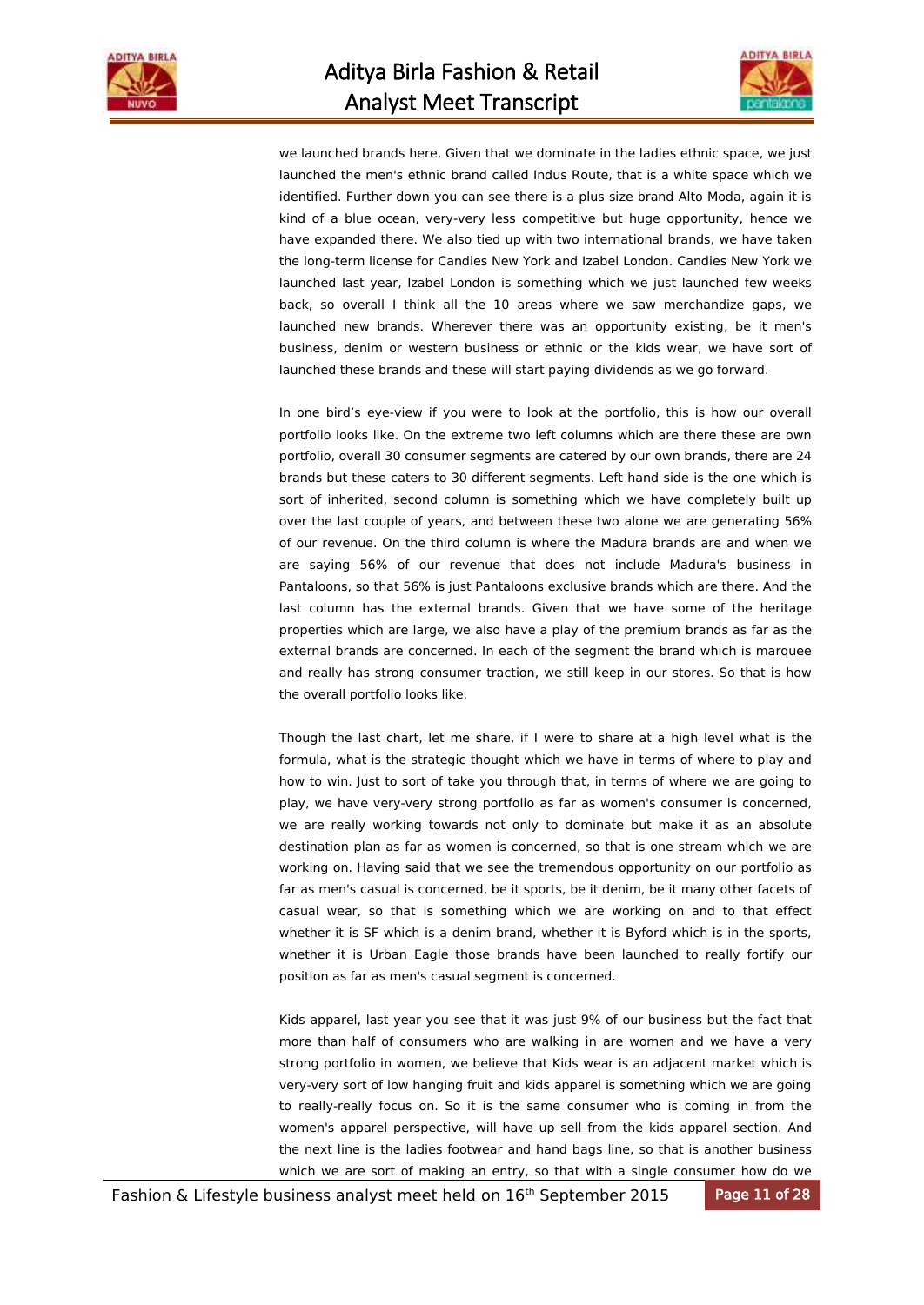



encircle all the adjacent business segments - that is going to be our thought process as far as the product portfolio is concerned. All that will also mean that as far as our own brands portfolio is concerned from mid-40s we have already started crossing mid-50s and I am sure that journey would continue for some time.

I have explained you about the overall opportunity in terms of geography as well as the town class. We believe simultaneous opportunity to expand our reach in many more towns than existing. Also at the same time we see that there is a lot more opportunity in penetrating further deeper in to the towns where we are present. So that is a program which we are putting in place. So from a geographic perspective, be it reach or penetration or both we are sort of working on it. So that is where we are essentially going to play as far as the distribution and product portfolio is concerned. All that is fine, but how do we feel, why do we think that this will work and what are those levers which will make us win in the market place, these are the five levers which we have put in place. One is, the overall proposition, there is absolutely no player in the market because essentially if you see the Indian market in apparel is concentrated in two areas - either you have players which are operating at the value end of the market, essentially clothes which are at the lowest possible price and on the other side you have branded business which is expensive. So there is no other business which is working on offering this branded fashion at an affordable price and that is something which makes us an absolutely unique proposition in terms of business model and that is one of our fundamental reason why we believe we will win. Secondly, increasingly you will see the pace of growth is lot more in the women's apparel side as well as women's accessories. The fact that we are absolutely number one there and that consumer connect is so deep that our ability to leverage that for up-sell in kids wear and the footwear and hand bags business comes in place; given that connect we will be able to win over that consumer and we are confident of that.

While these are the two hard facts and probably somebody can even think of replicating that, but what is absolutely difficult to replicate is this entire thing around the brand Pantaloons given that it has pioneered this entire modern retail concept and particularly by offering this kind of compelling value proposition it has created a complete resonance and it stands for its inclusive experience, it stands for Indianness. And that is something which a lot of people keep asking, there are many more players which are entering in, there are international brands which are coming in and so on and so forth but ability to, not just offer product and the price but ability to connect with the consumer and particularly when you go down to the Tier-II, Tier-III, Tier-IV towns, the ability to connect matters. Given that we are an Indian concept that is something which is completely unique to Pantaloons and very-very difficult to replicate. To give you just a sense of that, I think I keep talking about this, that even if it is a spring summer, you will see that if you go to the smaller town, you would see that most of the players whether Indian or international actually communicating as spring summer 2015 or 2016 is now in store, but you would see that Pantaloons communicates that Pantaloons is now celebrating Poila Baishakh. And the ability to do that and connect with the large Indian consumers particularly at the value end of the market makes Pantaloons proposition very-very unique. Fourth is the CRM program, if you really include the new enrolment which we have now, in excess of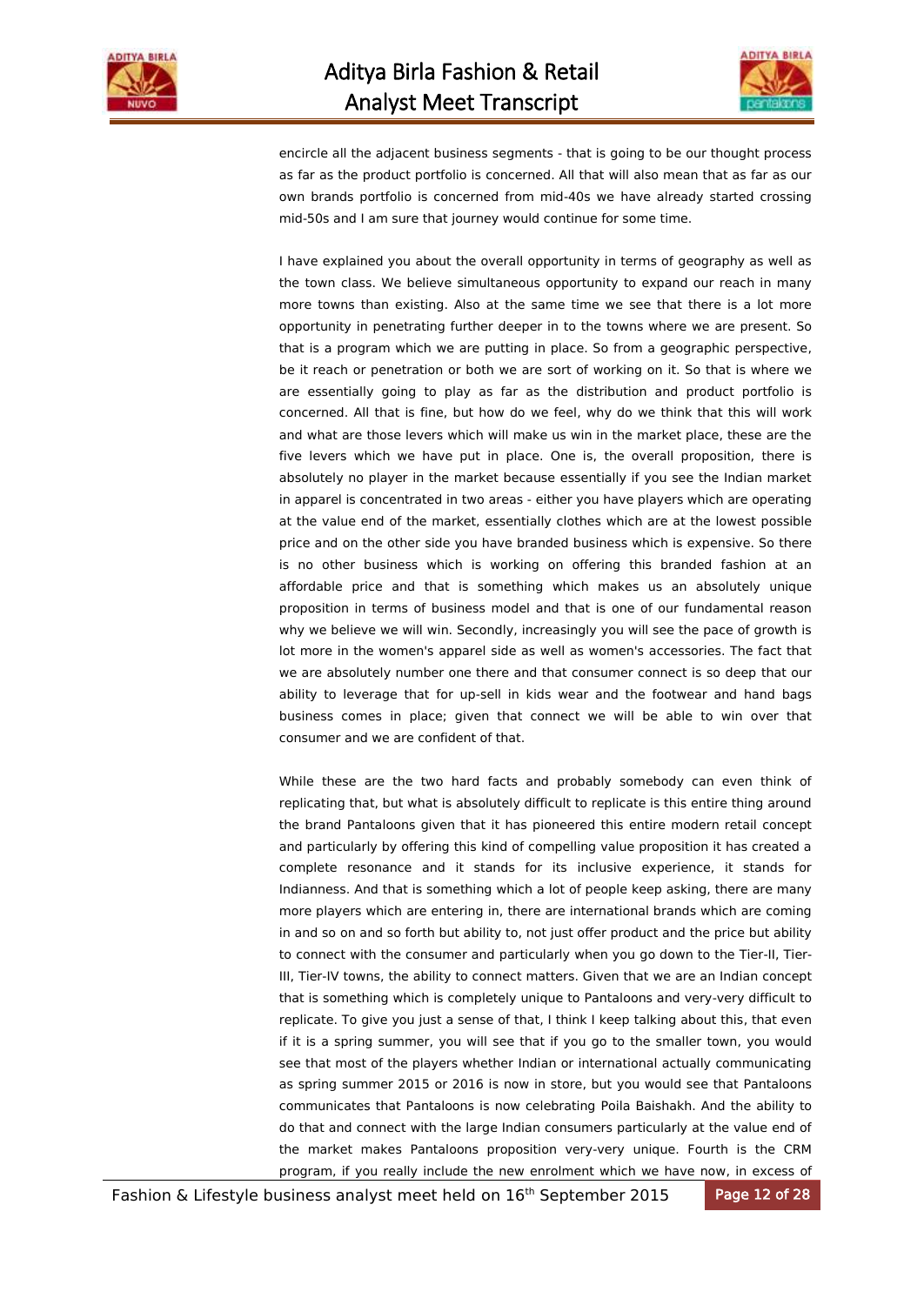



70% of our business comes through the CRM program, that makes it one of the best run CRM program. And the last is first mover advantage, if you really go five years back and go into the history, be it Guwahati, be it Allahabad, be it Rajkot, be it Kanpur, no matter which city you look in five years back, seven years back, 10 years back Pantaloons was the first to sort of move in with a big box format and our ability and that is where I think the entire advantage comes in, our ability to connect with the consumers as well as seek the much favorable rental kick in. And I think that advantage will continue. So those are the five levers which we believe will help us execute and allow us to succeed in the marketplace.

Now I request Vish to take over. Thank you.

S Visvanathan: Thank you Shital. What I will do is I will quickly take you through pro-forma consolidated numbers. These are not consolidated accounts, these are just arithmetical adding of the two businesses as of March 2015, the P&L account and the capital employed statement. This does not have any accounting treatment, this is just to give you an idea of the size and scale, so just read it only to the extent of a pro-forma addition of these two businesses – Madura and Pantaloons.

> So as we had said earlier in our presentation, that it is a turnover of about  $\bar{z}$  5,500 Crores for the combined business as of March 2015 with an EBITDA of  $\bar{\tau}$  532 Crores, so fairly a large business, I believe amongst the largest in India today and very profitable at the EBITDA level. That is the simple message from this slide, that it is about ₹ 5,500 Crores of revenue business with ₹ 532 crores of EBITDA. And this is profit and loss account, the only point I would like to make here is we have intersegment eliminations done here and EBIT which is again an arithmetical addition of the two businesses, net of elimination, is about  $\bar{\tau}$  268 Crores for FY15.

> Pro forma capital employed, we have over  $\bar{\tau}$  2,200 Crores of capital employed of which about  $\bar{\tau}$  1,200 Crores is goodwill which is sitting in Pantaloons balance sheet. And the only other significant point I would like to make is the total debt as of March 2015 would be about  $\bar{\tau}$  1,800 Crores which is the existing Pantaloons debt of about  $\bar{\tau}$ 1,300 crores and  $\bar{\tau}$  473 odd Crores debt which will get transferred from ABNL along with Madura being demerged and being brought into Pantaloon. These are just broad numbers just to give you an idea of what size are we talking about and these are not consolidated accounts, these do not have the treatment of goodwill which we think will be recognized eventually, so this is it. Now I request Pranab to come back and close with the summary.

Pranab Barua: So as we look forward to this new merged company, I think, however well we have done in the past, the opportunities ahead of us are much bigger and this last slide tries to highlight to you the areas of strength that we currently have, the emerging focus areas which are casuals, denim etc. and the new areas which are coming up which are fast fashion, kids and even the super premium. So this is a huge opportunity, each of the markets are growing faster than the average market size and I think we are very well positioned to look at this market with great hope.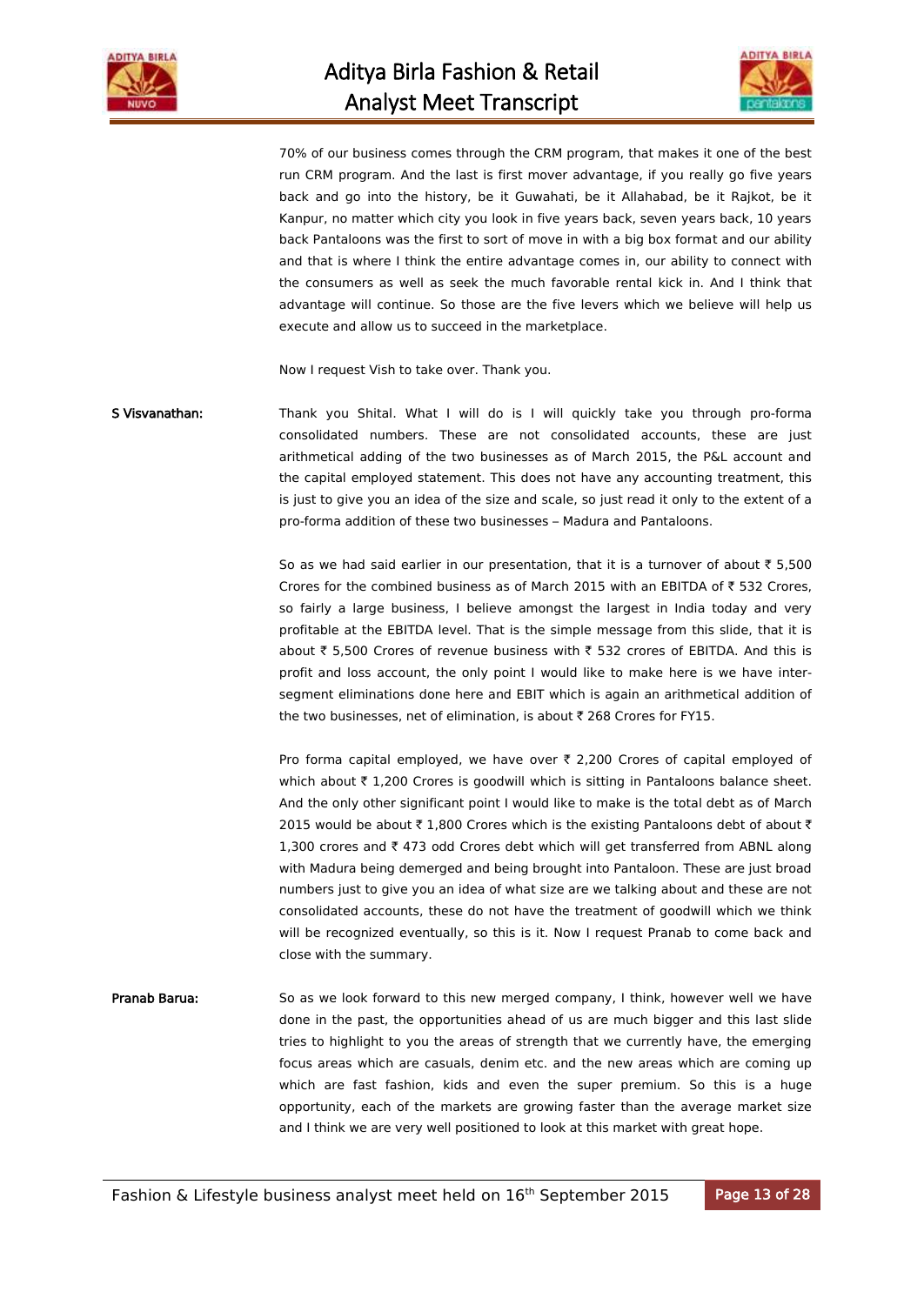



Why do I say that we are well positioned, we have put five key points. I think we have got a strong portfolio of brands, both Ashish and Shital have given you a flavor of that, we believe strongly in the brands business and we believe that we have got strong brands in the market and we believe that we are very well segmented in each consumer segment and therefore we think we will succeed. We will continue to invest behind them in the manner that ensures that it keeps growing and it stays relevant to the consumer. The second one is our capability, to exploit the distribution opportunity and this is both in the small format in Madura, in the trade channels as well as the large formats. So huge opportunity which both Ashish and Shital have just talked about.

We are very well positioned from omni-channel strategy point of view. I think with our network of stores bringing seamless experience across offline and online frameworks, which I think most of the ecommerce companies are also looking at, that now we are very well positioned, already we have got one-half of the equation well covered through strong offline presence and the second half of the equation is being looked at and we will be probably rolling that out in the next 12 months or so. I talked about the large white spaces available so we have to make those choices.

And I cannot stress enough about the last point that we got a very strong experienced talent inside the organization, great depth. We have provided leaders to the industry. In many of these other apparel companies actually most of the leaders have come from Madura, we have still got a very strong team.

So I think these five key points that I make summarizes that we are very well positioned for the future and are ready for it. So that is it, thank you very much.

Ashish Adukia: So now we will open up the floor for questions. I would request that whoever is asking the question to quickly identify yourself, it will be useful for us.

Abneesh Roy: This is Abneesh Roy from Edelweiss, I have two questions. Sir first question is on your new businesses - kids and super premium and luxury. Could you talk about how you see the market size three years, five years down the line? I mean kids section we have seen two-three failures earlier by other players, so it is a great market but it is a hyper competitive market and we have seen failures by other players earlier. So how confident are you that you can scale it up in the next three to five years?

> In India if you see the luxury market and the super premium market in most of the consumer segments is very small and it is a five, 10 years down the line only these can become big like China. So my question on super luxury and premium is, where do you see in three years how big a market and how do you see the market share and if you could elaborate the margins in super premium, luxury how they compare versus your current margins?

Pranab Barua: Okay, let me attempt the answers. Let's take a look at the kids market first. We believe it is somewhere in the region of  $\bar{\tau}$  10,000 Crores to  $\bar{\tau}$  12,000 Crores but mostly not in the organized segments so to speak. There have been just two players who have been there with mixed results. We believe we got the kids business in

Fashion & Lifestyle business analyst meet held on 16<sup>th</sup> September 2015 Page 14 of 28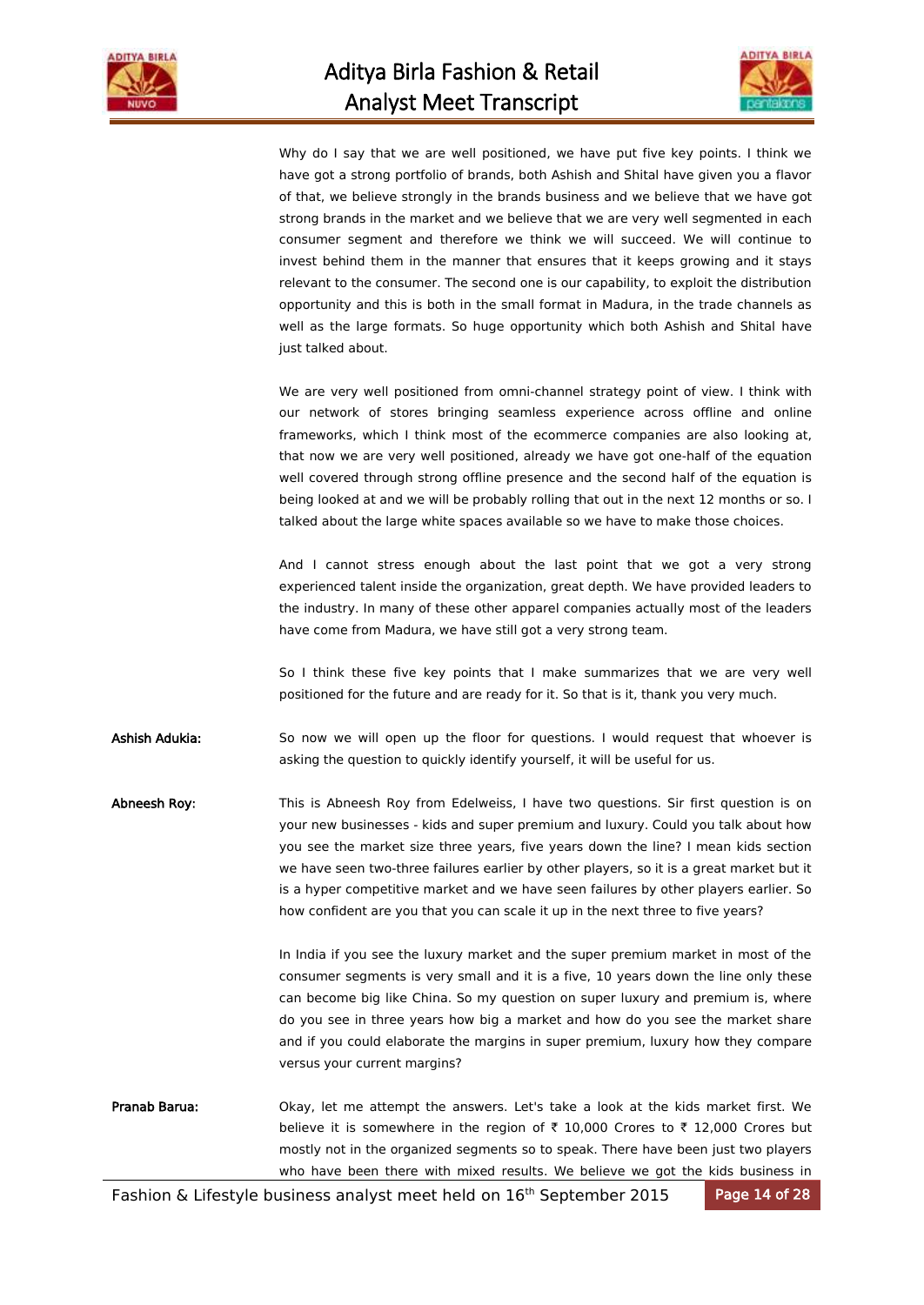



Madura with Allen Solly, which is doing reasonably well, this is the premium end of the market, we are doing about  $\bar{\tau}$  150 Crores, just tip of the ice berg. But more importantly we also got a large kids business which is approximately around 10% of our Pantaloons business which actually is around  $\bar{\tau}$  200 Crores. The way the kids market is growing, even inside a store gives us great hope that there is an opportunity out there, such a large market, hardly any organized players in the market. So that is one part of it. The second part is that if you travel around the country you find that apart from the top towns there are no real presence of kids stores in the rest of the country, so this is white space opportunity for us. Now in terms of margins, the kids margins are slightly lower than the others but I think we have to create a financial model, it is the size of store, the rent that we pay. As we all know that in retail if you want to expand you have got to get the business model right, look at the throughput in the store. So we can actually make a lot of money in retail if you get throughput in spite of lower margins. So that is what we want to do, pilot it out and then test the markets, different sizes, different towns and we will make a business plan around it but we need to go behind that opportunity that is what we are saying. How fast we will move, how quickly we will grow, will all depend on the kind of success we find in kids apparels. So that is on the kids side of the business, I hope it answers your question.

On the luxury and super premium, I think the market is still extremely small and as you are probably aware most of the luxury brands which have come into the country, have been by and large through the franchise route, which basically means Indian partner has really put the money behind the stores and these are basically monobrand stores and margins are what a normal franchise margin they would get. However, I think it is a market of the future, I do not know whether it is going to be two years, three years or five years, people talk about China and how big the market has become and indeed if the economy is growing the way it is growing I think that is an opportunity out there. It is not a very large market right now but with loads of brands coming in, with consumers sort of uptrading I think that is a big market again. So that is something that we will also look at but that is not our top most priority at this stage.

- Abneesh Roy: Sir my last question is, on omni-channel every retail company has plans on it, so could you quantify some numbers as to how much is the CAPEX you plan to do that, any timelines you can share? If you see globally in some of the best companies omni-channel contributes almost 10% to 15% in terms of the revenues, in your case what is the target you have from a three year, five year perspective?
- Pranab Barua: I think I would leave the question of CAPEX out for the time being. What we are actually attempting to do through this omni-channel exercise is a very seamless operation between offline and online, therefore when you say what could be the size of business which omni-channel could contribute is 100%. What we are really saying therefore, well not 100% but 50% will be the share of all the retail business which will be on omni-channel. What I am really saying is that you cannot differentiate between online and offline. You can place the order in the store, have it delivered at home, you can browse online and collect it in the store, you can browse in the store and buy online and so on and so forth. So essentially that is the target that we have

Fashion & Lifestyle business analyst meet held on 16<sup>th</sup> September 2015 Page 15 of 28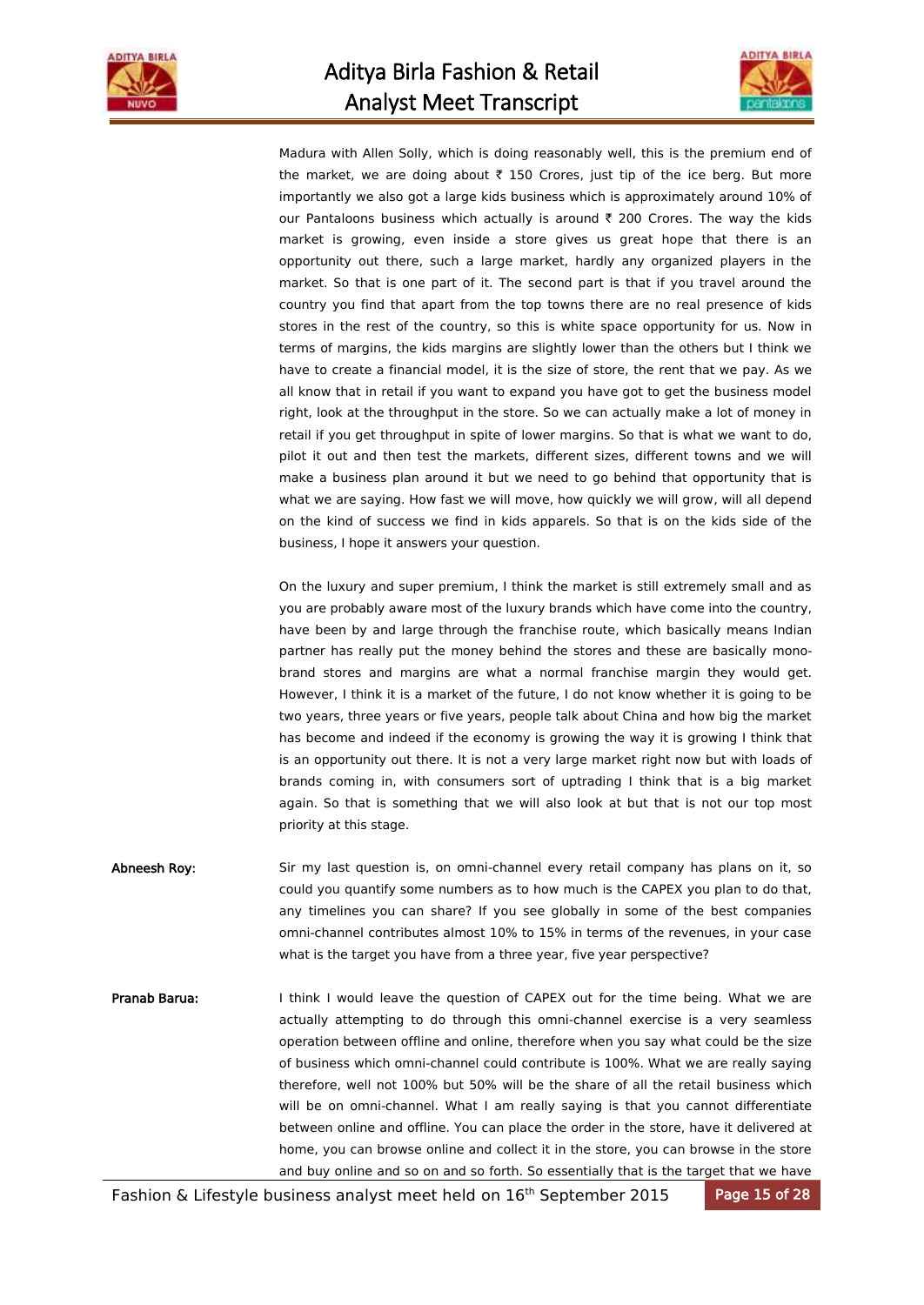



set for ourselves that all our retail businesses will be omni-channel business, that is really what we are targeting. Investments, we are working it out, we will roll it out in the next, as I said, six to 12 months, the rollout program is starting, we are currently working out the details. So I would not share the CAPEX numbers just yet, still to be worked out, it depends on the speed of rollout and so on and so forth.

**Jitendra Gohil:** This is Jitendra Gohil, I am from Credit Suisse Private Banking. I had couple of questions but I think one of my question has already been answered. But one is, we are seeing significant margin expansion in Madura and also the ROIC has been phenomenally higher, can you just share your thought how you have achieved this transformation and can we see this to continue or is it because some supply chain benefits or due to cotton prices falling. So what exactly lead to the significant expansion and can we see this continuing?

Ashish Dikshit: So the largest part of our ROIC improvement has really been the rapid scale of our business, the sheer leveraging of small business when it grows, if you look at the numbers it has grown from virtually  $\bar{\tau}$  1,000-odd crores five years back to last year revenue of  $\bar{\tau}$  3,700-odd crores, so there has been a fairly large operating leverage effect that we have had. So that is first part. The second part is, clearly as Indian consumers are experiencing brands and increasingly the affinity for brands is increasing the overall ability to pay price at higher price point, higher margin is increasing. So there is an element of richer product mix that country as a whole has achieved and I think that is a trend which is likely to last over a much longer period of time, consumers are increasingly looking for superior richer products and that inherently gives strong brands an opportunity to create a richer product mix in the portfolio. And third, the way we drive our channel performance, individual channels become more and more profitable because the productivity improves. It is like, for retail channel per se, if your stores grow faster, if you manage your cost well it starts becoming profitable. So that is coming from the operation of individual channel. There is indeed a small benefit that scale brings on the cost to the product but I would not take that out to be a very large part of our overall plan, of course as company grew and now with a combined entity there is a leverage of cost which comes through the sheer scale of the business but that is a smaller part of the whole equation.

> On the capital employed part; so really there are two parts of capital in the business, one is the fixed part which is retail fixtures, CAPEX, etc, the other is the working capital part. As far as the fixed capital is concerned, which is where a lot of fixed capital goes for the companies which are expanding in retail; if you look at our retail expansion model, because of our strong brands and because of our relatively smaller formats, between 1,500 to 3,000 square feet is most of our stores and sometimes even smaller, a lot of franchisees want to invest in it. So we get close to, if you look at past five years period, close to 70%-75% of incremental retail stores have been added through some form of partnered expansion. So that keeps the capital decoupled from the revenue side of it; because our own capital that is going into the business purely from the CAPEX part is limited to the extent of owned stores expansion. The second part is working capital and that is something that we have worked very hard in terms of improving our inventory turns, the debtors

Fashion & Lifestyle business analyst meet held on 16<sup>th</sup> September 2015 Page 16 of 28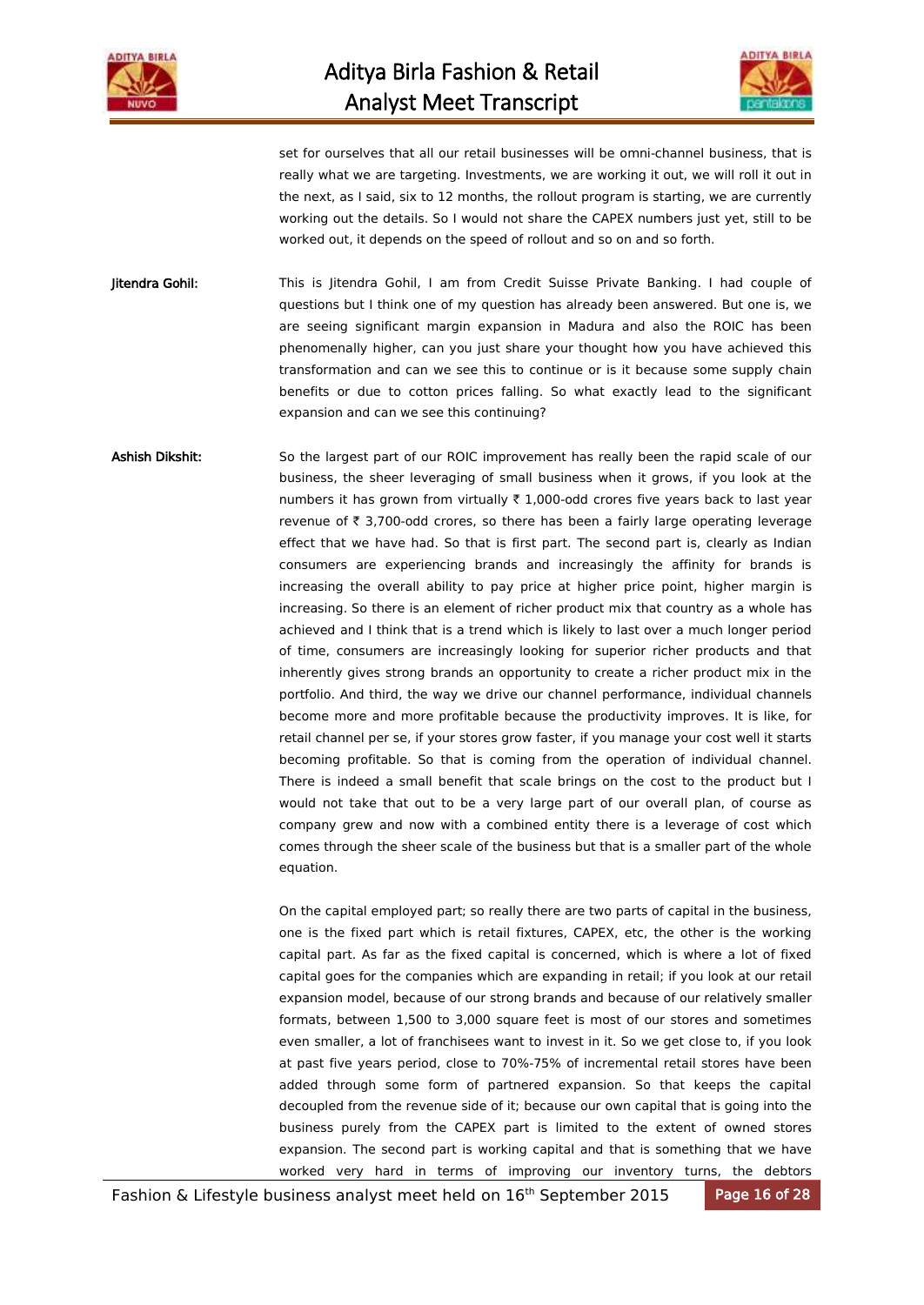



management with all the channel partners as well as the payable cycle, so that is constant operating practices which have actually delivered into this kind of return.

Jitendra Gohil: So what is your working capital cycle if I may ask, in days?

Ashish Dikshit: So overall working capital for us is close to about 14% to 15% of our revenue.

Atul Mehra: Hi, Atul Mehra here from Motilal Oswal Financial Services, just a couple of questions, one on Madura. So just wanted to get some sense in terms of the company operated stores, so what would be the profitability like when you open your own stores and I believe 25% to 30% of all incremental stores also going forward will be the company owned and operated stores, so what is the kind of margins that we would be doing in company operated stores? That is on Madura. And another follow-up that I had on Pantaloons is, in your presentation you spoke about the margins and profitability in the west India business being half of that in the east India business, so what are the kind of exact reasons for that and what are the differences in terms of micro market that you look at which perhaps are responsible for the difference as well as outlook going forward on both of these regions?

- Ashish Dikshit: So on the first question on the company operated store, I presume you mean company invested stores in terms of fixtures. See our philosophy on how we look at any store on who should invest in the CAPEX is very simple, at the first level we would like to leverage the entrepreneurship that exists in the country and strong franchise that our brands have. So typically we have franchisees available for most of our stores. Second, there are some strategic stores that we want to open because this it is an experiment, new sub brand or some really strategic store that we want to invest in ourselves to monitor for a variety of reasons. So that becomes a secondary part of our overall business strategy and it is selectively done. Now is the investment or returns different? You all know that in retail profitability and returns are function of rent and throughput, whether I put the capital or franchisee has put the capital really does not matter. Also the fixed capital compared to the overall sales and revenue is a smaller component of return in most of these businesses. Therefore statistically there maybe difference between what is delivered in one quarter or one year from one such kind of stores to other kind of stores, but fundamentally it is not a function of who has invested in because returns from a store are clearly function of only two, three things, margin in our business and the kind of business we run are fairly predictable and clearly consistent across all businesses. So it is a function of what happens in that particular store and is completely independent of who has invested in that store. So a short answer is, our profitability does not vary based on our model choice, in fact it varies more on the store choices that we have made.
- Shital Mehta: So just to answer your question, see east if you really look at it the profitability comes from fundamentally from the rentals. Compared to any other part of the country the rentals are much lower in the east and the brand Pantaloons was launched in the east, so that is a reason where you have a disproportionate advantage in the east. So I think we are working on two things, one is, (A) how do we continue to sort of extract more and more out of east by making that more dominant part of our business and therefore penetrate a lot more deeper in to east, so that is

Fashion & Lifestyle business analyst meet held on 16<sup>th</sup> September 2015 Page 17 of 28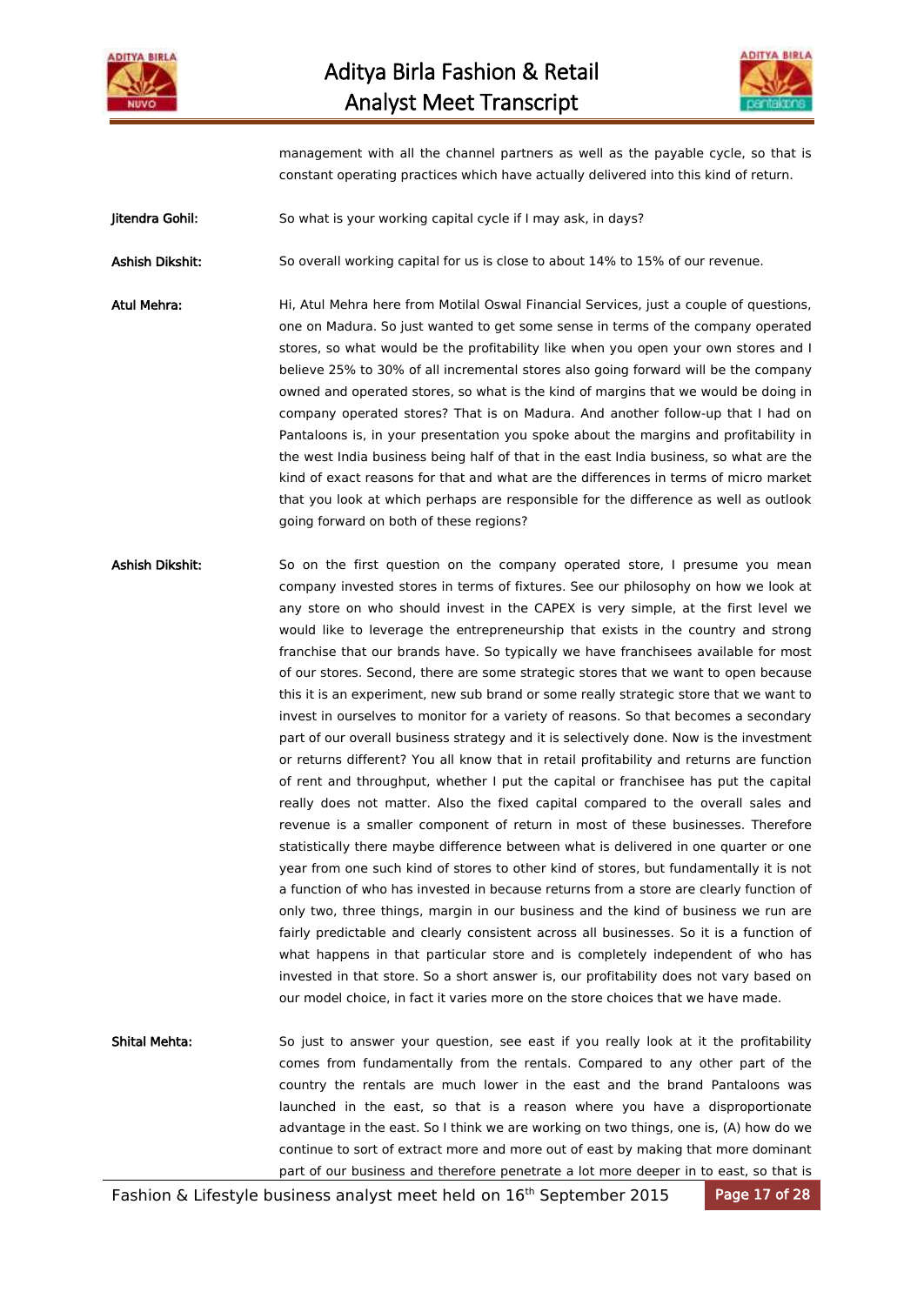



one kind of work which is happening. Second is, given that there is a rent to revenue and rent to sales productivity, as Ashish was saying which eventually decides our profitability in rest of the region, it all comes down to fine tuning store model. So we are working on that as well, so from a one or two store model now we are working on actually almost four different store sizes and given that the rental is what it is, how do you adjust size of the store and rest of the store costs eventually to sort of get more out of the same store. So that actually applies to not only west but also to north and south. So that is a work which we will have to do because one will have to live with the reality that the rentals are higher and we will have to fine tune our region store models to up the profitability in rest of the India. But having said that, east will always remain disproportionately more profitable business given that the brand Pantaloon is embedded in the east deeply and the east fundamentally is our relatively lower rental region.

Atul Mehra: And just if I may ask, one follow-up on Pantaloons. So you have this very large portfolio of private labels within Pantaloons which are sold inside the store only and not to any third party stores to any extent I think, so is there an opportunity to leverage these brands by getting into the wholesale model like you have in case of Madura? So given that this merger would happen now and the synergies on the distribution also on some of these elements could play out, so is that an opportunity at any given point in time for Pantaloon brands?

Shital Mehta: As of now we are fully focusing on our own retail business, that said, the fact that, as you may be aware, we are now working on how do we take our business online and we have started working with some of B2B partners. So you would find that whether it is the Flipkarts or the Myntras of the world, you would see that some of our brands are being available there; but there you retail as a Pantaloons format. So besides offline retail, we have already kicked in our B2B online business, so our brands will be there, but besides this as of now there is no plan to really look at any other thing.

**Jignesh:** Hi sir, Jignesh from Nirmal Bang. So we have almost 1735 EBO of the Madura, so if you see, out of these about 350-360 are owned by the company and in my memory south has contributed around 35% of the revenue of the EBOs while we have almost you can say 650 plus franchise mode EBOs where we sell onsite which contribute to less than 12% of the revenue. So is this more to do with aggressive of us in running the EBO or franchisee slightly weak in running this, why there is a lopsided sales with 300 store contribute to almost 35% of revenue and 600 store contribute 12% of the revenue?

Ashish Dikshit: Sorry, can you just explain the question again?

Jignesh: You were saying, we have close to around 350-360 company stores where we invest on the rental and I think this contribute to around one-third of the revenue of the EBOs while we have close to around 650 outlets which are run by the franchisee where they put both investment in the fixtures and you can say capital outlay and everything and consider inventory model rather than the consignment model which contribute around 12% of the EBO revenue.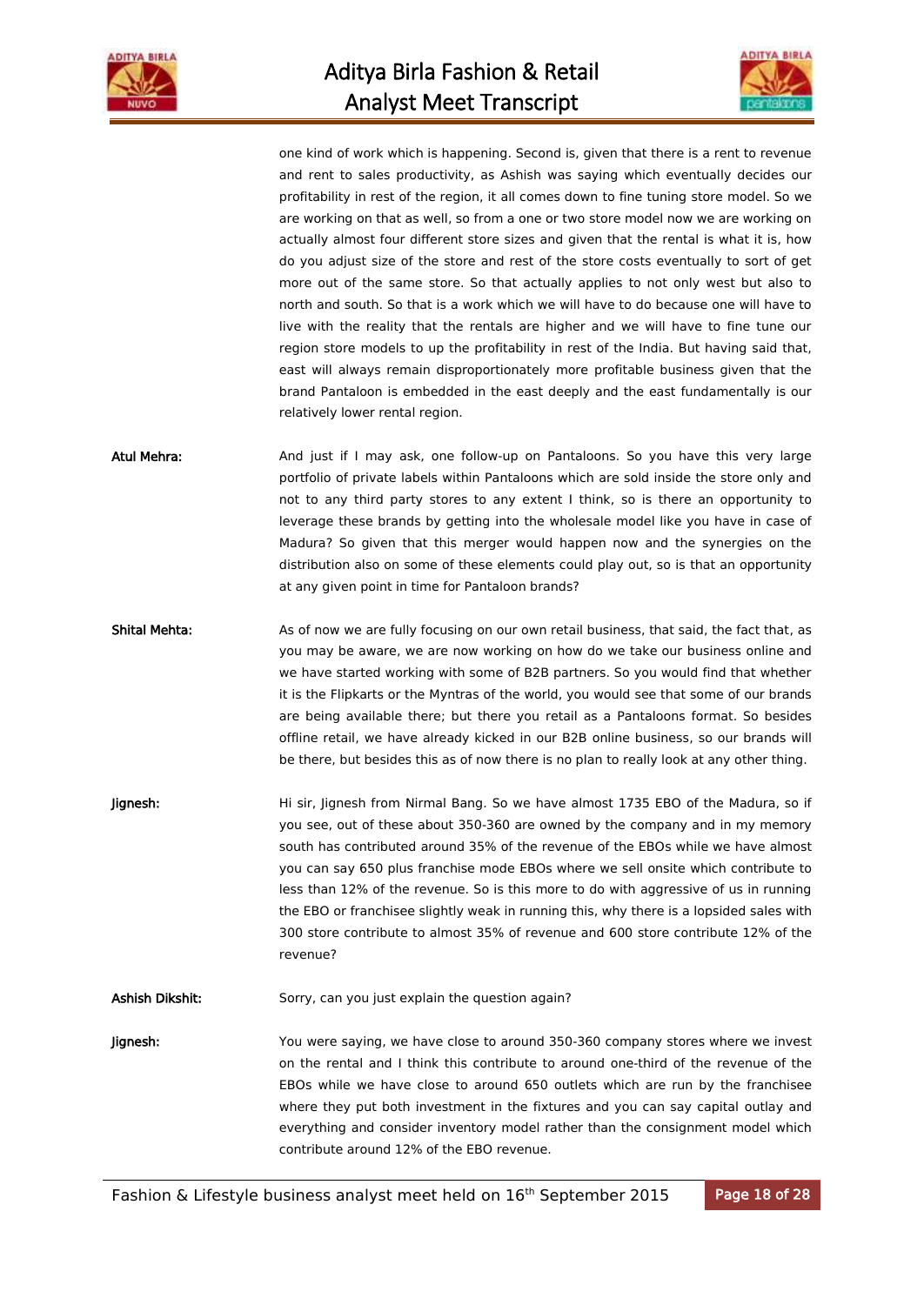



Ashish Dikshit: So I did not get fully your question but let me respond to what I think you are asking. There are three models that we have and models depend also on two dimensions, one is who has paid for stock and what is being run as a consignment. So first is there are buy and sell stores which a franchisee opens as exclusive brand stores exactly as per our requirements for individual brands, for consumer the experience is same as if it is opened by the company but it is completely invested in rent, in fixed assets, in inventory by the franchisees, these are called buy and sell stores. That is the smaller part that you are talking about, we primarily use that strategy in markets where we either do not have experience, these are smaller markets, we do not have access to manage inventory or understand the market extremely well and franchisee is better placed to actually leverage that opportunity and we therefore allow him to manage the whole thing. The large part of our business is the consignment business where the inventory is on our books and we manage the inventory because managing inventory at an aggregate level is optimized better and with better IT systems, with integrated view of the whole inventory, we believe the entire supply chain is more effective and inventory management as well as consumer experience from merchandized point of view is more effective. Within these consignment models there is a small part that we invested which is the company invested stores that I was answering to in the previous question, a larger part are the stores where inventory is managed by us but the operations and the capital which is a fixed asset, is invested by the franchisee. Now as we go to smaller towns you will see more and more buy and sell stores because in those towns it is a local entrepreneur who has a better sense of the market, knows what you should buy and so on and so forth. While our own retail expansion will continue to go through consignment model out of which a small part will continue to be company owned stores, a larger part will be the franchisee stores in consignment model as well.

- **Jignesh:** So that's what I am coming to, so roughly out of 1735 stores, buy & sell stores which you want to open in Tier-II, Tier-III or small towns is roughly around 650 number of outlets, so almost you can say close to 30% of our outlet population, but these contribute to only around 12% of the revenue?
- Ashish Dikshit: No, the reason for that is first of all these are smaller markets, second, fundamentally these are smaller stores and I do not know where you have got the numbers but irrespective of that buy & sell is a wholesale business where recognition of revenue is net of trade margin or mark downs which we offer to franchisee, hence base is lower. Where as in consignment business, the total revenue booked is what the consumer pays. So it is a combination of this, I do not have the numbers right now to verify whether it is 12% but yes it is a smaller part of the revenue.
- Jignesh: Second thing, if you talk about significant part of improvement in ROCs on account of working capital reduction, you can say there were years where absolute amount of working capital is reduced in 2010 or 2011 and partly because we have achieved a good terms in terms of our creditor days which you can say increased by close to around 50%. So when you speak from the vendor side, since its creditor days has increased by, or you can say for him receivable days have increased by 50%,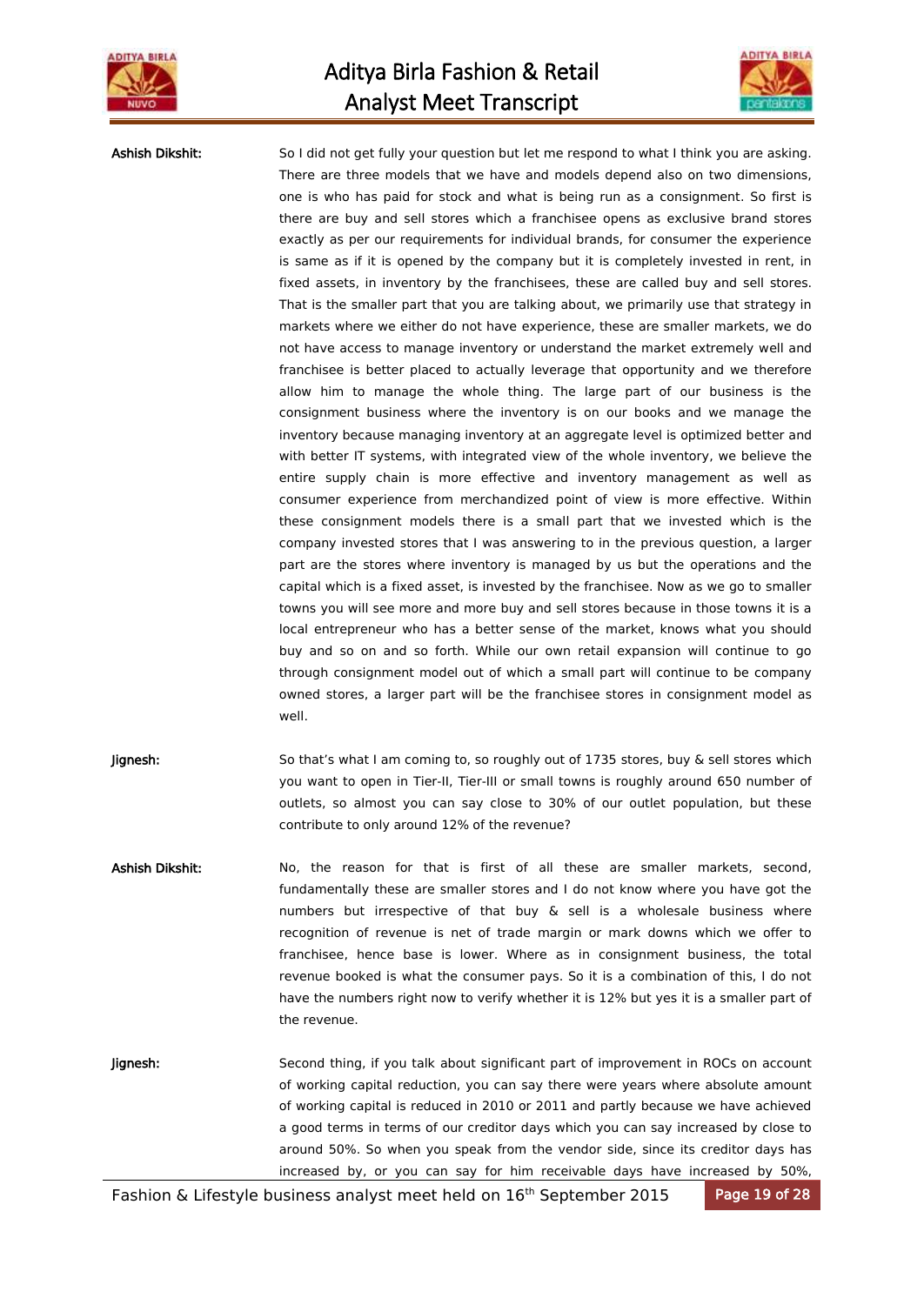



whether he is compensated with a high margin or his ROC overall dealing with Madura has reduced in last four to five years?

- Ashish Dikshit: So see it has not happened in one day, so these kind of programs that are partnered programs that you work with your vendors over a long period of time, so it is not an overnight story which happens on one day due to some treatment and some policy. It has been a continuous endeavor to work with partners, to create this kind of cycle, it is not an unusual cycle in the industry, around the world if you look at most large brands and retailers typically these are the kind of creditor cycles that industry works globally as well.
- **Jignesh:** And can you throw some light on your supply chain, when was the ERP installed in terms of order replacement cycle and the number of SKU how it is reduced in couple of years because inventory churn has increased from 1.4x to around 2.5 to 3x now.
- Ashish Dikshit: So I think maybe we can separately share you some of that details in the interest of time, but at top level our ERP was invested as long back as 15 years back, we were the first apparel company to move to a complete end to end ERP in 2001, we have not stopped at that, we have continued to invest into newer forms, so five years back we invested in retail ERP which is a front end ERP and now as Pranab talked about we are moving towards investment in the omni-channel system. So the entire visibility of supply chain through continuous investment in IT has improved the visibility and that allows superior management and better control over the business. And that's what has resulted into the kind of inventory churn improvements that you just talked about.
- **Jignesh:** Last question, if you will allow, on the Pantaloons side, if you talk about in terms of fashion and everything, in terms of number of SKU, variety, design we have improved a lot, but if you talk about the core strength of the product…
- Pranab Barua: Can you speak a little slowly again, say again.
- **Jignesh:** So if you talk about the Pantaloon side in terms of number of design, variety, fast fashion we have done a remarkably well job since we acquired. But if you talk about core strength of the product, I have done a small survey on almost 20-30 users, they mentioned that the product quality has deteriorated a lot in last two years, for example I have spoken to one house wife who purchased 10 garments in last to last month's sales, she says out of 10 garments one was defective and she checked at home out of 10 garments one T-shirt was having a hole and the second T-shirt which she used within first wash color faded away. So though collection wise we have improved a lot but in terms of core strength wise and product quality have we slipped on?
- Shital Mehta: I am surprised to get that feedback, so I would in fact connect with you offline, to find more details about it. But otherwise let me tell you that I think that's precisely the dimension actually we have worked on which is one of the reason that almost one-third of our existing vendor network is new. And it is a very large network, in fact when we took over we renewed that entire part of the network essentially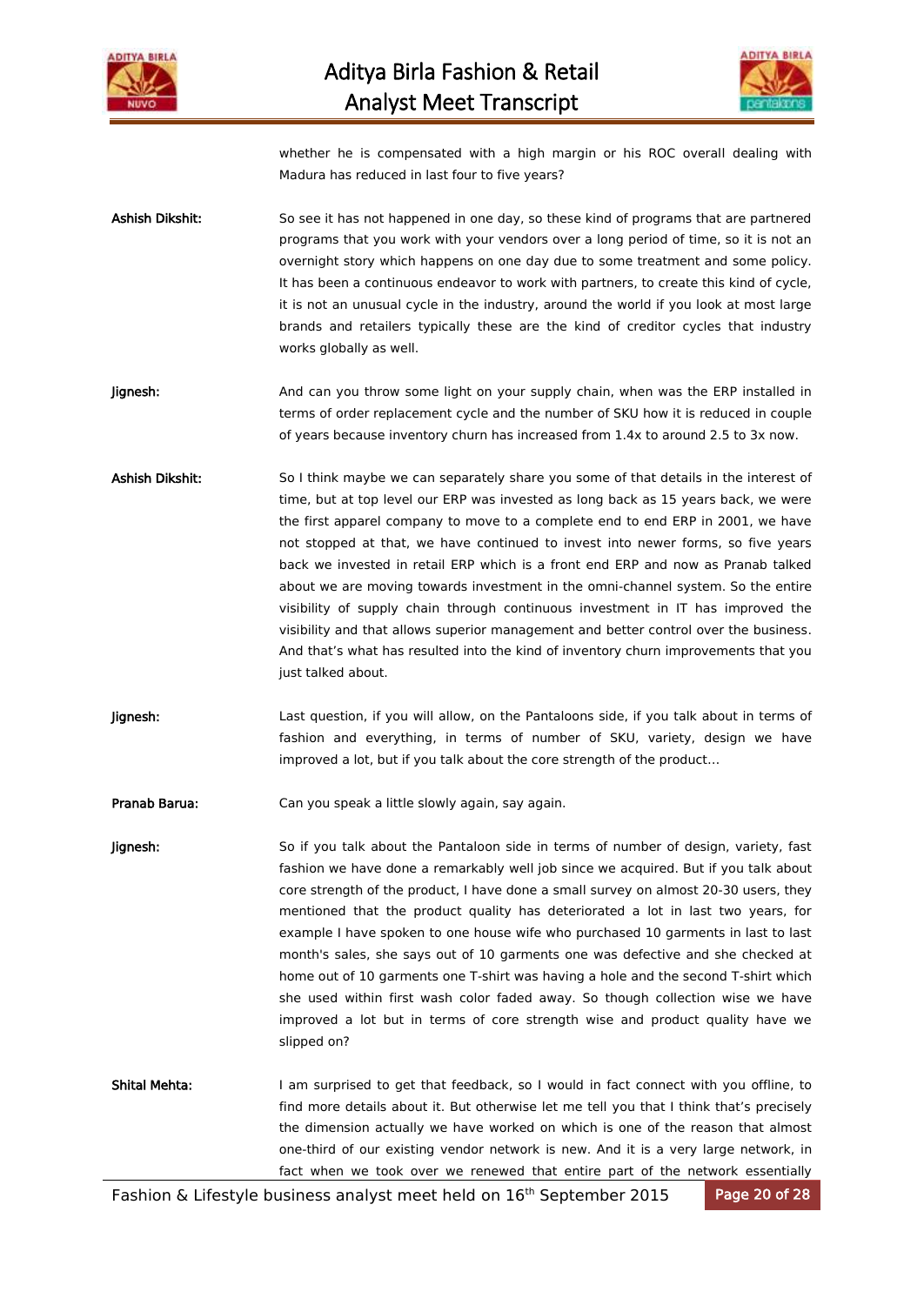



because we wanted to ensure that the product quality standards are improved not just maintained. And that is where we got in the products specialist into it. We have a very-very strong quality cell which is continuously looking into it, because once you are in retail all the consumer complaints go back to the store very quickly and then it sort of comes back to the quality cell. So we are seeing that there is actually a remarkable improvement which is happening in the quality dimension. That said, it could be an individual case and we deal with each one of them very-very seriously and I would definitely like to probably know more about that particular specific case from you. But at an overall level I can assure you that actually that is a dimension where we have made huge improvement.

- Tejas: Tejas from Spark Capital, just wanted to start with Ashish, since you gather a lot of data from your customers and you have a good customer feedback system, just wanted to understand what is the customer profile in terms of socio economic class for Madura and each profile of your customers?
- Ashish Dikshit: So first of all Madura itself is a very diverse business and you can see from our presentation that starting with people at the bottom, which is the smallest newest brand that we have - Peter England going up to premium Louis Philippe and at the top we have very small luxury collective business. Each of the brands attract slightly different set of consumers, sometimes they are very similar in classical definition of socio economic class but there are internal drivers or motivators on why they want to wear a particular brand and which is what the branded business is. But essentially if you were to simplify, a large part of our business comes from mid to upper class Indian consumers. Male consumers contribute to large part and women's wear is still a small part of our business, kids is still a small part of our business. So at the heart of our business is the middle to upper middle class Indian consumers, in top 100 plus towns which constitutes most of our business, 70%-80% of our business. Having said that, our brands have different propositions and different product categories so you may not be able to buy let's say a suit from Louis Philippe but you may buy a shoe or you may buy a tie or something else, so a lot of consumers keep moving in and out based on the propositions of the brands.
- Tejas: **Detay.** Okay. So in that regard there is a gap in your portfolio which perhaps luxury or bridge to premium or luxury as we call it, would you be open to get into licensee arrangement with any of the foreign brands who are willing to come to India or you want to continue the same home grown model for yourself?
- Pranab Barua: I think broadly speaking our preference is to invest along with the partner, so ideally we would love to have joint ventures rather than just be a franchisee. Having said that, if there are no options we will look at it because that is a segment that is evolving and I think we should not ignore it. We have made the first initial steps and I hope we will get to one or two brands in the offering, so we will invest behind it but it is not likely to be the biggest investment that we will make there but we will play there that's for sure.



Fashion & Lifestyle business analyst meet held on 16<sup>th</sup> September 2015 Page 21 of 28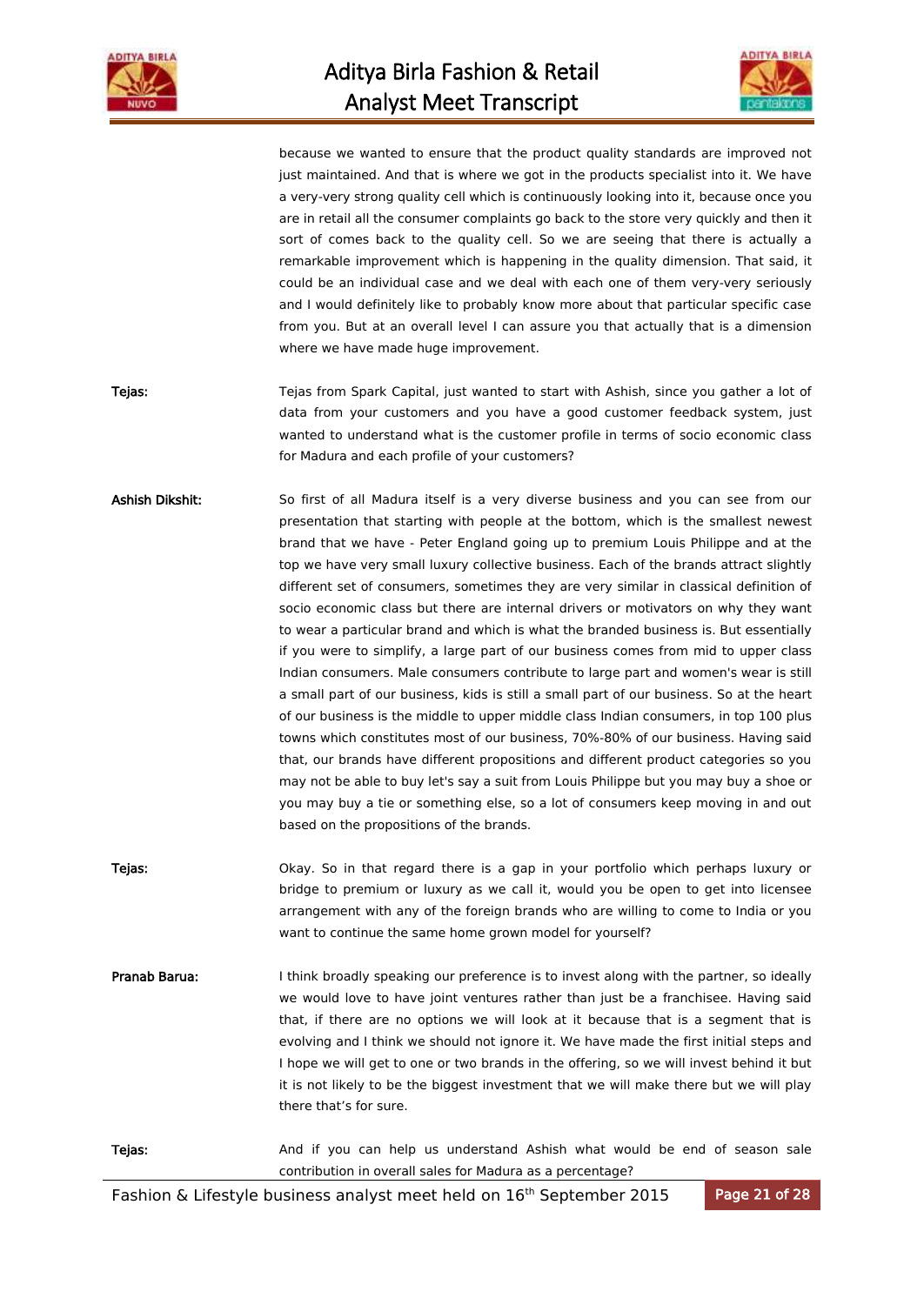



Ashish Dikshit: I think if you look at the seasonality of a business at very top level, our first half versus second half; there is obviously a slight bias towards the second half for two reasons, lot of festivals happen in the second half of the year and second is there are more expensive products like winter wear and suits which gets sold in the second half more versus the first half, so there is split between these two. Within that each season if you look at the contribution that you receive from end of season sale ideally is about close to one-third of the overall volume, slightly lesser in value.

Tejas: **And do you provide for that upfront in your numbers?** And do you provide for that upfront in your numbers?

Ashish Dikshit: Yes.

Tejas: Tejas: And what that percentage would be?

Ashish Dikshit: No, so I do not know what you mean by provide for it, we have a policy on how we treat our old stock and there is a provision which is continuously made on an ongoing basis, there is also the cycles change season on season so there are good seasons where end of season sale is typically between five to six weeks which is why in value terms it comes to about 25% of our overall business.

**Tejas:** And lastly a structural question on the industry how dynamics are playing out, we are seeing that distribution is getting consolidated in fear of modern retail at least in urban centers and even in Tier-II, Tier-III cities we have seen that high streets are getting converted into more modern retail format. In that backdrop MBOs used to be the most profitable channel for the industry at large and now MBOs are losing market share. How do you see and the terms of trade are actually I won't say not profitable but they bring along a certain risk in non-MBOs format because consignment, SOR basis and all. So just wanted to get your sense on how do you see this, the terms of trade from here on will structurally be challenging for the industry at large as modern retail picks up in the overall distribution pie?

Ashish Dikshit: So I have been in this industry now for 17 years, and this question was raised 15 years back, 10 years back, 5 years back, I have presented to you the share of our business how it has grown. India, if you look at India as a whole it is emerging not just in Delhi, Bombay, not just in Jaipur but smaller and smaller place, this phase in which we are in this country all aspects of business will continue to grow. I think sometimes in early 2000s when department stores started to come and retail was new, people had written off this MBO business wholesale channel. Surprisingly, Indian entrepreneurs, small retail MBO shops have actually not just survived but many of them have transformed themselves and managed to grow. I think while the larger story is true and is reflected in our numbers, our own belief is that the pace of change because there is so much change happening in smaller parts of the country as well will be almost as gradual as you have seen in our numbers in terms of share of business. So I think it is too early to write-off, there is a very large of Indian consumption population, market is still, as Pranab talked about, hugely concentrated at the top unlike telecom, unlike many FMCG and durable companies. And apparel has a very-very long way to go as far as distribution and therefore multiple channels

are concerned.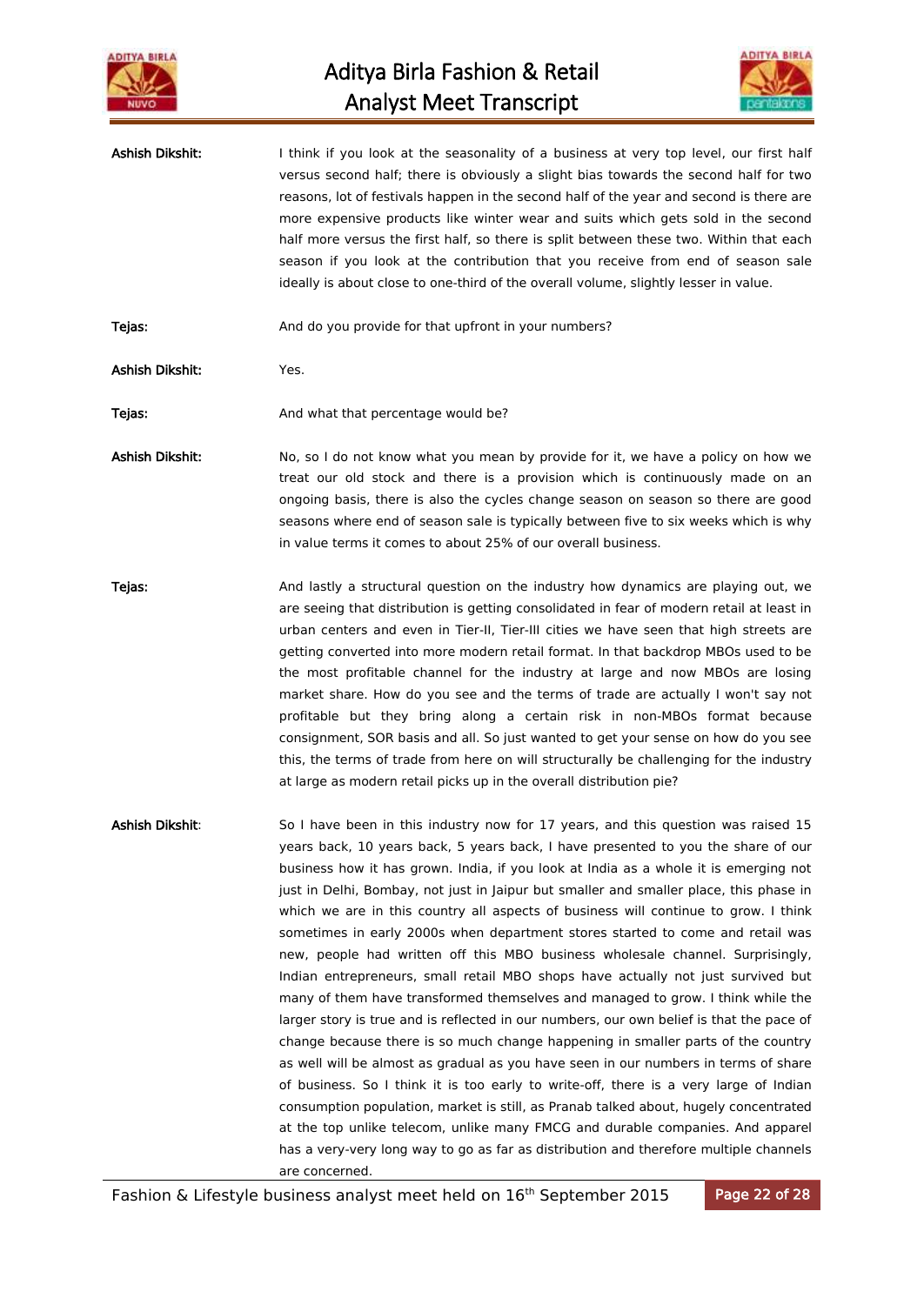



Tejas: And just last question, in consumer durable companies we have seen this practice of discounting the receivables to improve their working capital cycle, by any chance do you resort to that kind of practice in your business?

- Ashish Dikshit: No, you must remember who our customers are, 45% of our business is retail, so that is a straight retail business. Our wholesale business consists of large number of smaller MBOs which is another 24% of our business, so even the opportunity for discounting is not there because you cannot discount such large number of small multi brands businesses which are like that.
- S. Visvanathan: And also just to clarify, our typical terms of trade with our wholesale partners is we try and collect the money as early as possible, there is no question of giving extended credit and then trying to discount the bills to get the money.
- Nihar Shah: Sir, Nihar Shah form Enam Holdings, I have a couple of questions. We have seen fast fashion grow pretty significantly, Zara has entered India and done pretty well and we have H&M also entering India. Does Madura Fashion have a play in the fast fashion segment and what are you doing in terms of the fast fashion segment and in terms of priority, since a lot of questions have been asked on the luxury and the bridge to luxury market where would you see the next scale or expansion into the fast fashion or into the upper bridge to luxury sort of markets?
- Pranab Barua: I think broadly if you give me a choice I will certainly look at fast fashion and having said that there are two ways to look at that, one as Shital was explaining the whole Pantaloon piece I think we are going to position sharper both in both in terms of price and as well as fashion, so that will take care of some of these evolving needs of the consumer. Parallely, we are looking at the fast fashion market, it very clearly requires a brand as well so we have to look at brands, what is the opportunity there. Certainly a focus area for us and we should look at it and we are looking at it, what evolves I cannot say right now but that is a focus area. As far as the super premium luxury brands are concerned or segment is concerned, as I said, I think it evolves slowly but over a period of time I think it will become a substantial part of the business, right now we will be playing there not as aggressively as some of the other areas.
- Nihar Shah: My second question is, correct me if I am wrong but we do not seem to have a consolidated loyalty program across all the different brands across Pantaloon as well as the Madura brands, is there an opportunity to sort of have a consolidated loyalty play over there because that could help get a lot of synergies across the different businesses?
- Pranab Barua: Yes, I think Pantaloons has got a very strong loyalty program, it is almost now at around 4.5 million members. In Madura I think each brand has their own loyalty program, we are looking at how to bring it together, we are also looking at the idea behind or investing behind big data analytics and so on and so forth, that is part of the plan when the company comes together.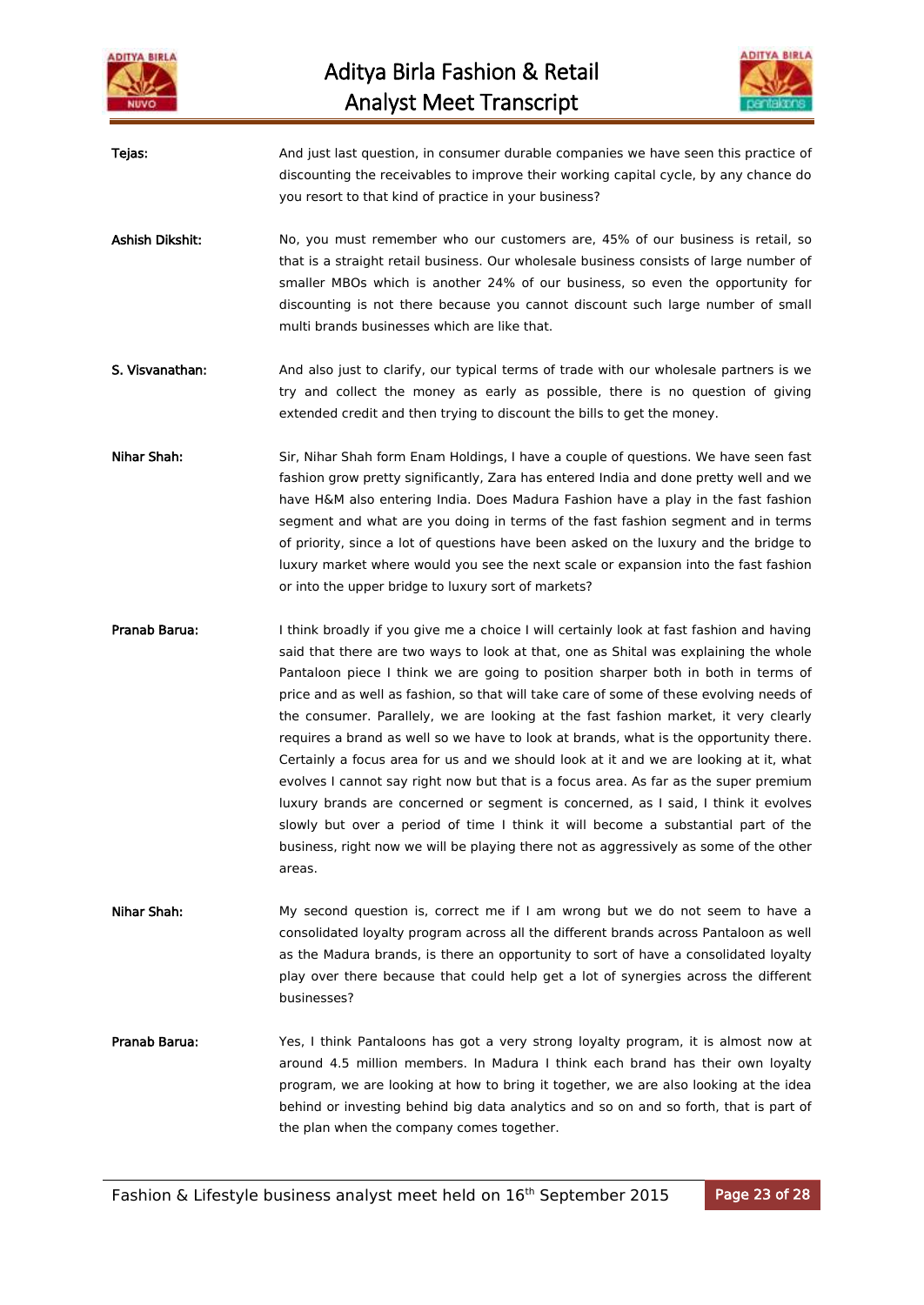



Niraj Mansingka: Niraj Mansingka from Edelweiss. Wanted to know about Madura, it is predominantly a men's brand and what is the strategy that you are planning to get into the other areas like women which you believe will be fast growing and how do you see the breakup of the revenues of men, women and child wear from now to say five, six years from now?

Ashish Dikshit: So you are right, our business is predominantly men's wear business, having said that we have two brands which have been in women's wear and have taken sharp niche positioning so Allen Solly and Van Heusen are women's wear brands, the overall market on the side of premium women's wear had been relatively small but from the supply side there has been a lot of new players that are coming in and therefore interest is growing. So we have multiple strategy, the first strategy is to scale up our women's wear brands through more dedicated standalone women's wear retail. Currently much of our retail was actually a combined retail and at that stage the independent stores were not so viable, there was not enough gravity around it to build a viable business but in last three or four years we are beginning to see that. Going forward, therefore one part of our strategy is to accelerate women's only stores which will take our women's business much forward. The second part is women's wear, industry as a whole is seeing large trend of fast fashion as you heard last time and as Pranab mentioned, that is one area that we are looking at how to approach it, what route should we take, but that is another area that we look at. It is about 5% of our business as of now, difficult for me to predict a number to it, we want to grow at standalone but on 5% will it become 8% to 10%, may be, but it clearly won't become 20% in a short period. So it will grow faster than our rest of the portfolio but I think because the weight of men's wear business, which is also growing very rapidly, is so large that it would not be a dramatic shift in the share itself.

Niraj Mansingka: Sir another question on the revenues and realization increase in the last few years, please give your thoughts on this. Inflation has been one of the reasons also because of which the revenues might have grown, with inflation rate coming down do you see the revenue growth rate moderating slightly for your entire brands as a whole for the next five years?

Ashish Dikshit: So I think there are two aspects of it, one is inflation leading the cost side factor and therefore what it does to the ARP or the average revenue and so on. So while there is a positive influence on that side when inflation is high but you must remember from consumer side that it is not a great story because consumer obviously wants and you would also want consumer to be in greater mood for disposition in terms of spending in categories like us. So I would reverse that around and I would say low inflation environment are actually good for our business because consumers ability as well as disposition towards spending is much higher and better.

Niraj Mansingka: And how much would have been the volume growth in the last three, four years CAGR?

## Ashish Dikshit: See, volume growth is definitely lower than value growth because inflation has added to that, I think a larger part of a growth would have come from value increase

Fashion & Lifestyle business analyst meet held on 16<sup>th</sup> September 2015 Page 24 of 28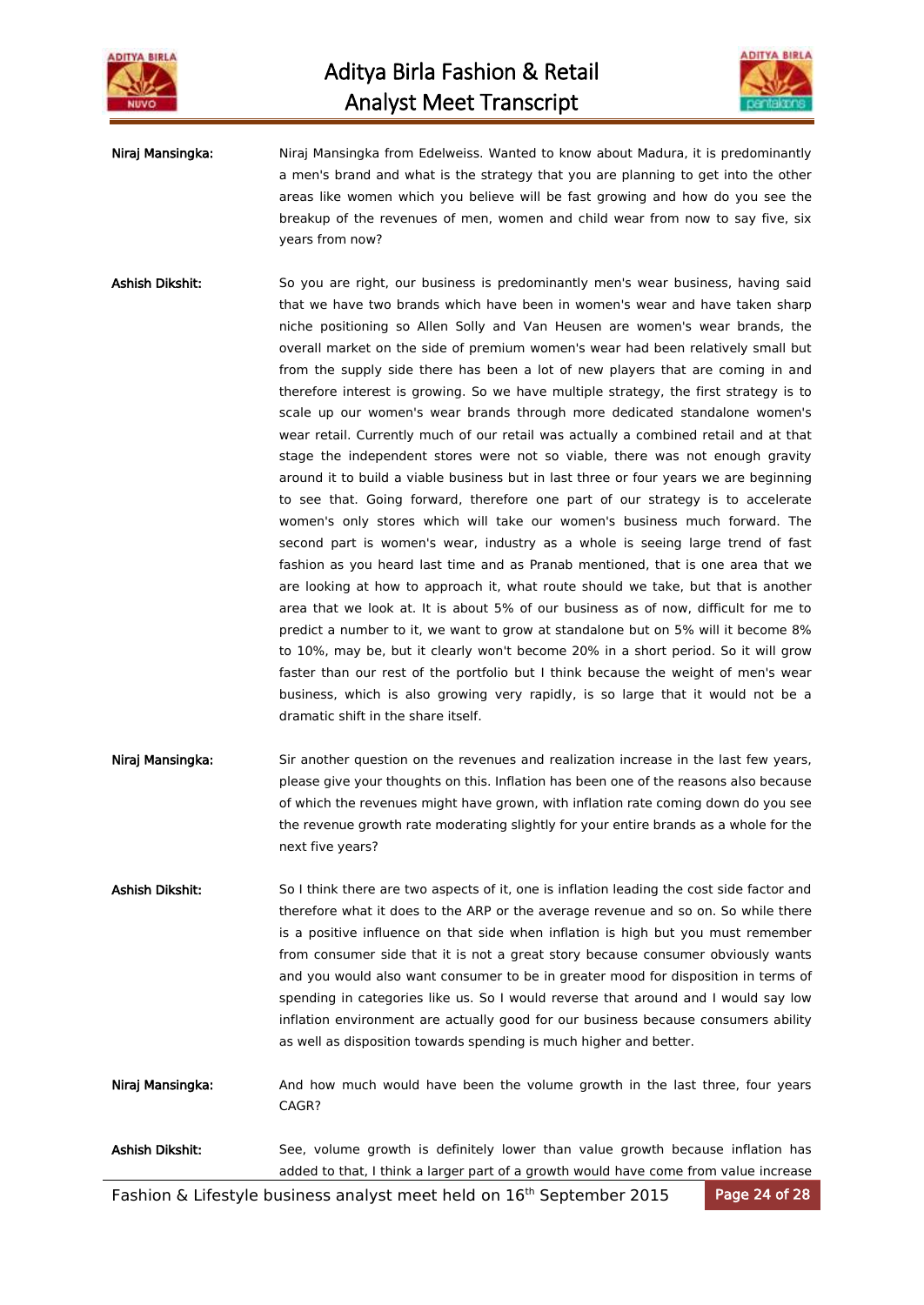



per say versus the volume increase and I would not have the exact number, we may be able to share with you separately. But that is also not coming from inflation, it is coming from overall premiumization and movement towards brand in the country. If buying  $\bar{\tau}$  1,000 shirt was an occasion driven thing 10 years back,  $\bar{\tau}$  2,500 shirt five years back, you yourself as a consumer have seen how consumers are upgrading and getting to more premium products. So it is not just price increase it is the richer product mix which is actually driving the value growth across entire industry. Remember Pranab presented the overall apparel organized market is still almost one-fifth or just about one-fourth of the total market. So there is a huge shift which is not coming from value-volume game but it is coming from richer product mix, consumer is seeking superior products and buying more of superior products at higher price point which is driving a larger part of the story versus same product price going up.

- Abhishek Ranganathan: Abhishek Ranganathan from Ambit Capital, I have few questions. One is that, fundamentally once this business gets consolidated we have two pieces here as Madura and Pantaloons, how different are their supply chains and how would they actually stand as integrated piece as an entity?
- Pranab Barua: People have asked me a lot of question around synergy, around the sourcing, procurement and so on and so forth. This is not about that, this is about the growth opportunity that is in front of us, we will look at some of these issues but my own personal view is that when you look at a brand the end to end is the way to look at a brand. Not saying this is what we will synergize and this is what we will make sure that the supply chain is integrated at the back end. For example, women's brand would be completely different from kids brands and similarly as Shital was talking about the kind of products that Pantaloon will be producing, we are trying to bring prices down and not take it up, while in Madura we are trying to premiumize the product. So therefore it has an impact on the supply chain and procurement, so that is not the area of focus, I think area of focus must be in the front end and we will do ride the way, through the value chain we will take the right decisions, that is what we would do.
- Abhishek Ranganathan: Actually what I was alluding to was not the synergies but the fact that both are different models.
- Pranab Barua: That is what I am explaining, that is how we will manage it. For example, even in Madura we will have some brands which are completely in-house manufactured because that is what we want, because of the quality and so on and so forth. And some brands we would actually have a part of it outsourced, obviously under our supervision but outsourced. So each brand has its own sourcing strategy and the procurement strategy and supply chain strategy.
- Abhishek Ranganathan: Secondly, you mentioned about fast fashion and something which you will address in Pantaloons and I just want to understand that what aspect in Pantaloons and secondly with the amount of brands which we already have in Pantaloons and we intend to add it with a significant number of brands. So is it that we intend to focus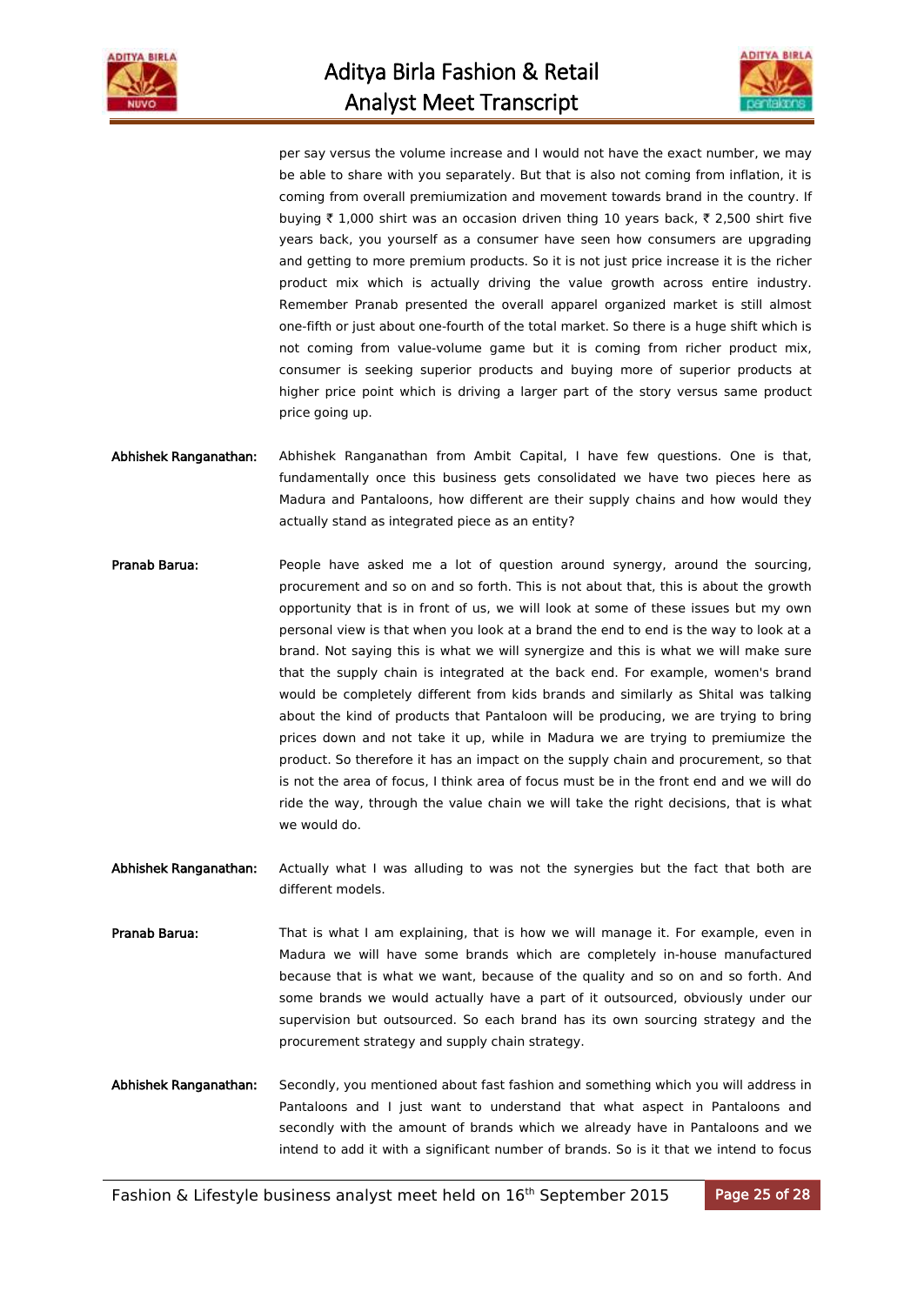



on certain brands or this large bouquet of brands how does it actually fit in the entire piece of positioning some part of Pantaloons as a fast fashion offering?

Shital Mehta: Let me just first address on the number of brands, while I was talking about addition of 10 brands, it is not that the format has now more brands than what it earlier used to have. What we have done is essentially, there were brands identified, when we do the portfolio analysis, which were not performing as well as we would have liked it to, lot of external brands which we used to deal with. So we have got rid of some of these brands and those spaces have been released for brands where we saw that there was an opportunity and that is how the brands were created. So I think overall portfolio in terms of number of brands have not really undergone change, it skews now lot more towards our own brands and that is because we wanted to work on how do we increase the productivity. As far as the fast fashion is concerned, which Pranab was talking about, as we go forward our intention is that how do we offer consumers on one side amazing fashion and another side wow price, how can we do that and we have a distance to travel I must say that but I think that is the journey which we have embarked on last couple of years and if we can really do that and then I think there are a lot of things about how do you increase the frequency of collections, freshness, etc. Today I think the whole country operates in spring summer and autumn winter, can we break that into four seasons, can we break that into six seasons, so I think that is a journey we will keep working on and that is what Pantaloons is going to address.

Abhishek Ranganathan: And Pranab you mentioned that you need a brand for fast fashion so is that something which you need to acquire or build?

Pranab Barua: No, we currently have a brand called People which is there, so we are looking at opportunities whether to build on that platform or to build separately which means look for a brand which we could acquire or partner, different models are being evaluated as I answered earlier.

Amnish: Sir this is Amnish from Prabhudas Liladher, sir my question is regarding the Pantaloons format which you acquired three years back. Now where we stand today the company has given an EBITDA margin of around 4%, two years back it was I think negative 0.5% or something. Now if you look at this journey of your acquisition, today are you satisfied with the way it is panning out, have there been any negative surprises on the way because today if we look at the various parameters whether it is your rental cost, whether it is your man power cost it is perhaps the heighest in the entire retail industry. So where, how are you satisfied with the progress so far and where do you see this panning out in the coming few years?

Pranab Barua: I think there are two or three questions in your question so let's try to look at differently. First of all the question is, are we satisfied with the progress, it would be very arrogant of me to say we are very satisfied, we are not satisfied therefore it is a long way to go. In Shital's presentation if you saw there were four stages built up and that is actually to manage the expectations from everybody. The idea was when we took over the business it was in bad shape and we bought it because of the portfolio of brands, the pricing points and basically for the brand, so therefore it

Fashion & Lifestyle business analyst meet held on 16<sup>th</sup> September 2015 Page 26 of 28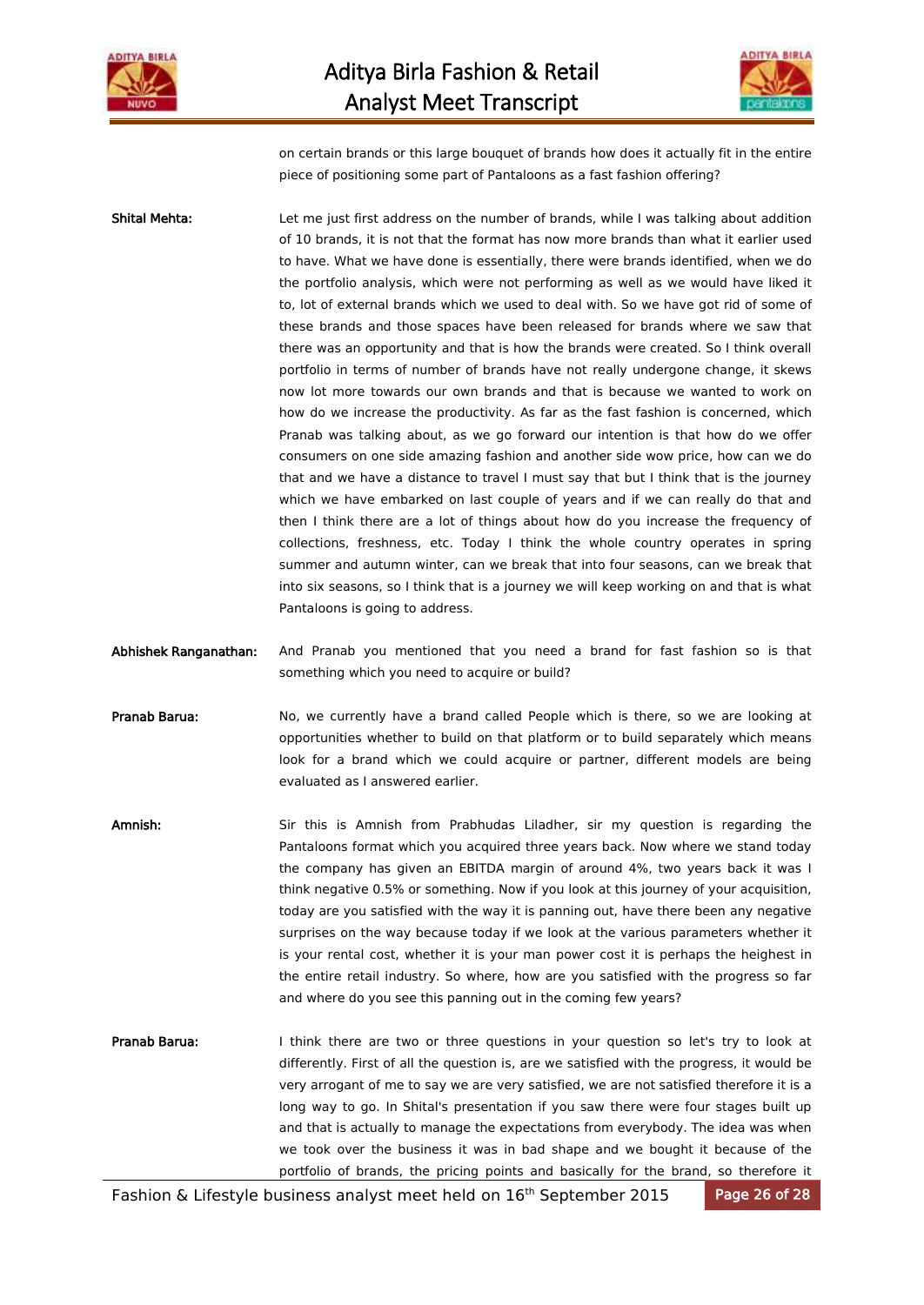



would take time to build it up again. The first year it was actually to look at all the drivers of the business whether it is store upkeep, renovation in the store, getting training and people in place, whether it is the whole area of product, design, vendor network, all this had to be placed, you saw within a very short time we improved margins by 3%. It is not possible if we do not work backwards into the vendors and supply chain so on and so forth. So there is a huge amount of hard work that has gone in there and we believe we have laid the foundation, we are now looking for growth coming year and then scaling up. So the model that we have put in place, give or take, we are mostly in line with that. So are we satisfied? No, I would love to go faster. But in going faster we need to build up the fundamentals like Madura has done during its long history of 20 years, I mean Pantaloons has just started, we have had it only for two years, this is the third year and in this kind of a market you need to plan one year ahead for your product and so on and so forth, it takes time. So short answer is, we want to do much better than what we are doing. Where will the margins land up, the EBITDA margin that you talked of 4%? I think it can be substantially higher, I would not give a number to that but we are working towards improving the entire business. Also apart from improving profitability we have to keep an eye that we have to go for growth so there will be certain brands where we will be driving growth, certain brands we will be driving profitability so that overall we build a very strong portfolio of brands in the company.

Amnish: Sir what has been the negative surprise in the acquisition? Because in acquisition there are some always you can say the grey areas, some negative surprises, something which you had not expected when you acquired this company?

Pranab Barua: I think that has been well in the past, I now have tried to forget everything about that now you are reminding me again. But honestly speaking, the areas that we were concerned about when we got in to the business was actually about inventory and therefore we focused a lot on the inventory issue prior the due diligence, everything was about the inventory. And I would say we are pretty satisfied with what we did, give or take a little bit of old stocks here and there, but by and large I think we were pretty okay in inventory. I think if I were to say not because of surprise but we knew that we would have some areas, some of the leases for example, we knew that in due diligence that some of the leases will come up and we will lose them, we are going to fight for the leases again. So that is an area that is always open, even today as we go into the future, leases are there which we need to look at. The whole area of the vendor supply, I think that is something we did not fully judge but we were very quick to react, so we put a supply chain team in place and quickly moved up because the concentration of the vendors was mostly Mumbai based so that did not give us that kind of quality as well as cost efficiency around that, so we moved quickly. So that is an area that I would say that we were able to spend time on. There were some people issues. And I think we have to take the good with the bad. So all in all I won't say too many surprises.

Amnish: And sir just last piece, today if we look at the consolidated Aditya Birla Fashion & Retail you are having  $\bar{\tau}$  18 billion of debt on your balance sheet, so if you look at the various retail models generally in this kind of industry where now you are having your Madura Fashion which is relatively less capital intensive, it is a faster running